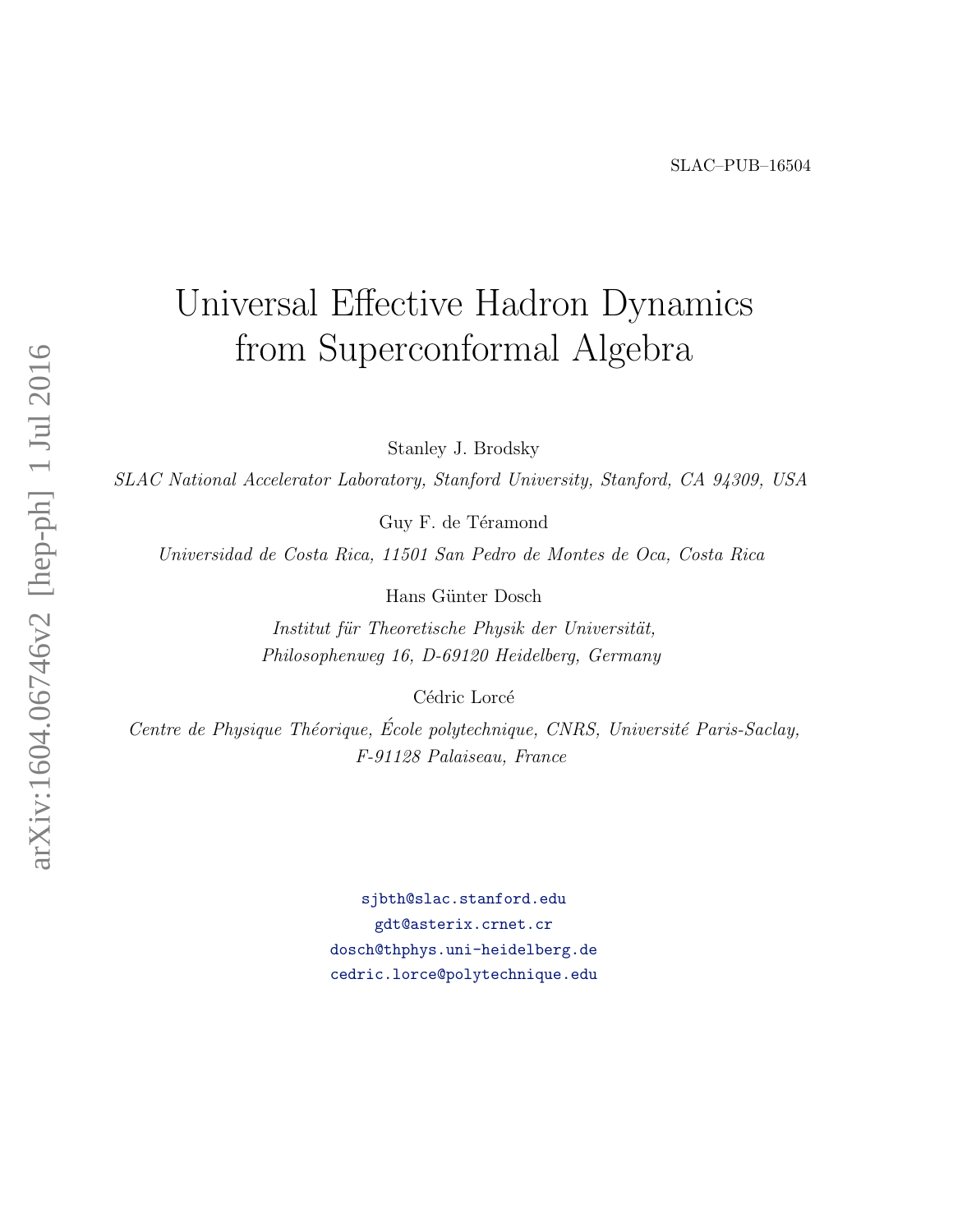#### Abstract

An effective supersymmetric QCD light-front Hamiltonian for hadrons composed of light quarks, which includes a spin-spin interaction between the hadronic constituents, is constructed by embedding superconformal quantum mechanics into AdS space. A specific breaking of conformal symmetry inside the graded algebra determines a unique effective quark-confining potential for light hadrons, as well as remarkable connections between the meson and baryon spectra. The results are consistent with the empirical features of the light-quark hadron spectra, including a universal mass scale for the slopes of the meson and baryon Regge trajectories and a zero-mass pion in the limit of massless quarks. Our analysis is consistently applied to the excitation spectra of the  $\pi$ ,  $\rho$ ,  $K$ ,  $K^*$  and  $\phi$  meson families as well as to the  $N, \Delta, \Lambda, \Sigma, \Sigma^*, \Xi$  and  $\Xi^*$  in the baryon sector. We also predict the existence of tetraquarks which are degenerate in mass with baryons with the same angular momentum. The mass of light hadrons is expressed in a universal and frameindependent decomposition in the semiclassical approximation described here.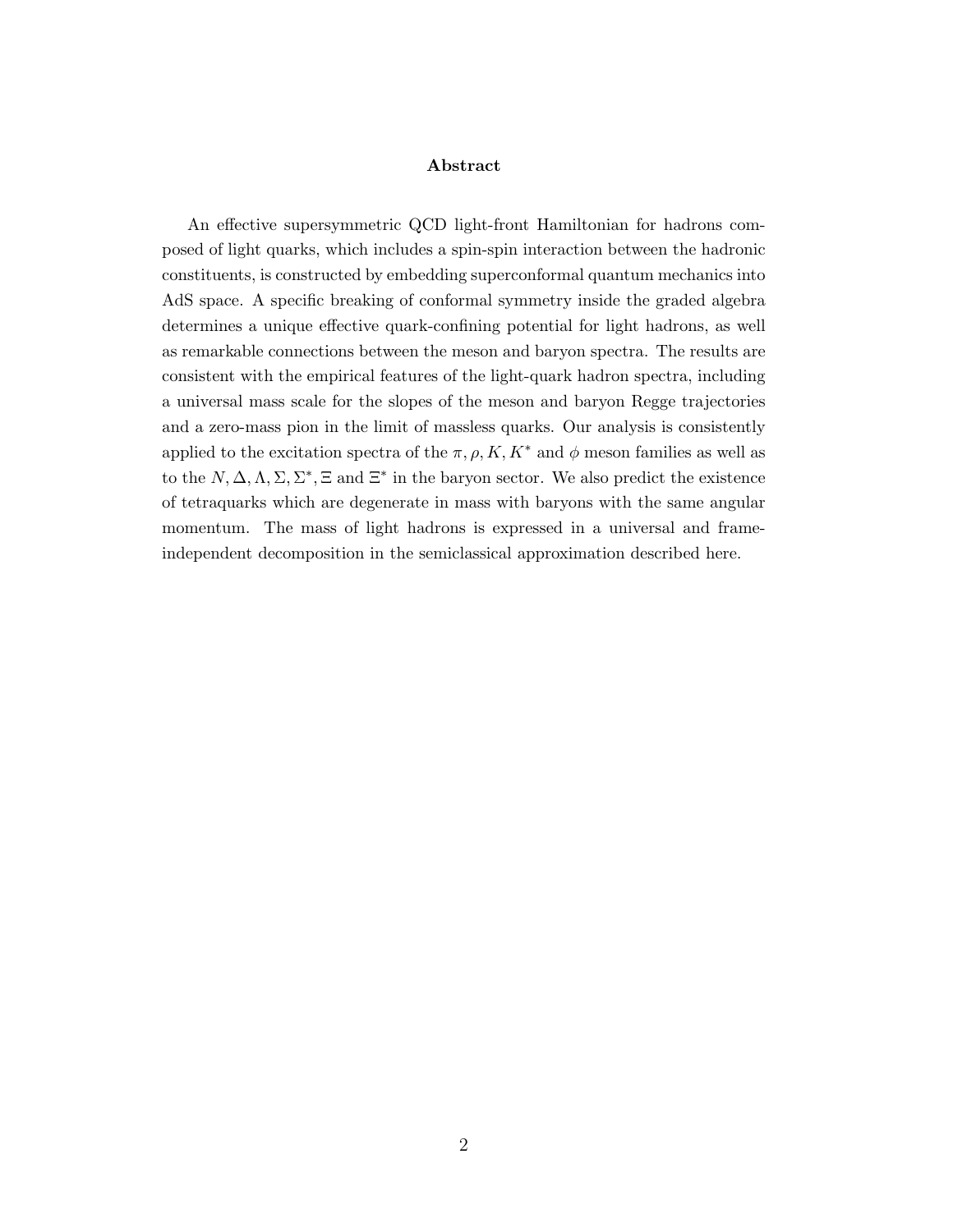# Contents

|      | 1 Introduction<br>Supersymmetric quantum mechanics and hadron physics |                                                                                     |  |  |  |
|------|-----------------------------------------------------------------------|-------------------------------------------------------------------------------------|--|--|--|
| $2-$ |                                                                       |                                                                                     |  |  |  |
|      |                                                                       | Construction of the Hamiltonian from the superconformal algebra $\dots$ 5           |  |  |  |
|      |                                                                       | 2.2 Holographic embedding and the spin-spin interaction 9                           |  |  |  |
|      | 2.3                                                                   |                                                                                     |  |  |  |
|      |                                                                       | 2.4 Inclusion of quark masses and comparison with experiment $\dots \dots \dots$ 13 |  |  |  |
|      |                                                                       |                                                                                     |  |  |  |
|      | 3 Conclusions                                                         |                                                                                     |  |  |  |

## <span id="page-2-0"></span>1 Introduction

Semiclassical approximations for quantum field theory are particularly useful for hadron physics since the detailed dynamics of QCD is far from being fully understood  $\vert 1, 2 \vert$ . QCD is a strongly interacting relativistic quantum field theory where the presence of light quarks and the implementation of color confinement pose special problems [\[3,](#page-17-1) [4,](#page-17-2) [5\]](#page-17-3). The search for semiclassical bound-state equations in gauge theories has received a significant advance through the Maldacena conjecture [\[6\]](#page-17-4) which states that, under stringent conditions, a strongly interacting relativistic Yang-Mills conformal quantum field theory is the holographic dual of a classical gravitational theory in a higher-dimensional anti-de Sitter (AdS) space. This conjecture, the AdS/CFT correspondence, has led to many successful applications in particle, heavy-ion, and solid-state physics [\[7\]](#page-17-5).

A very successful phenomenological application of the gauge/gravity correspondence is light-front holographic QCD (LFHQCD) [\[8,](#page-17-6) [9,](#page-17-7) [10,](#page-17-8) [11\]](#page-17-9). In this case, the holographic variable z in the 5-dimensional classical gravity theory is identified with the boostinvariant transverse separation  $\zeta$  between constituents in the light-front quantization scheme [\[13,](#page-18-0) [14\]](#page-18-1). For a system of N constituents, the distance  $\zeta$  is that of the "active" constituent to the remaining cluster of the  $N-1$  constituents. Such a cluster decomposition is necessary in order to describe baryons in LFHQCD, since there is only a single holographic variable. This identification does not necessarily imply that the cluster is a tightly bound system; it only requires that essential dynamical features can be described in terms of the holographic variable  $\zeta$ . This assumption is supported by the observed similarity between the baryon and meson spectra [\[15\]](#page-18-2).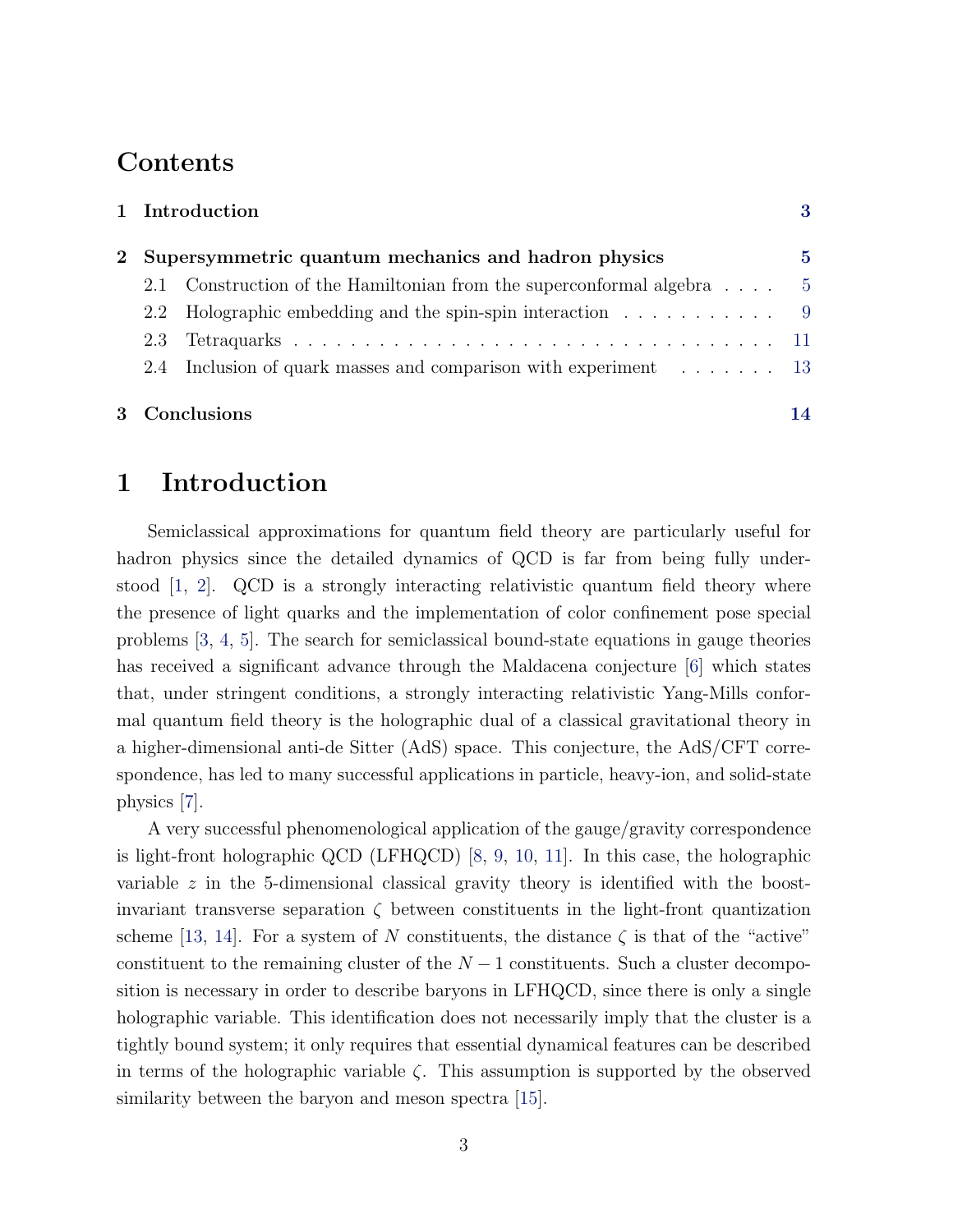Qualitatively, the observed spectra of both light-quark baryons and mesons show approximately equally spaced parent and daughter trajectories with a common Regge slope [\[15\]](#page-18-2). This remarkable structure, especially the equal slopes of the meson and baryon trajectories, suggests the existence of a deeper underlying symmetry. In the AdS/CFT correspondence [\[6\]](#page-17-4) the dual quantum field theory is, in fact, a superconformal gauge theory. Guided by these very general considerations, we will use a simple representation of superconformal algebra to construct semiclassical supersymmetric bound-state equations which are holographically mapped to relativistic Hamiltonian bound-state equations in the light front  $(LF)$  [\[16,](#page-18-3) [17,](#page-18-4) [18\]](#page-18-5). These wave equations satisfactorily repro-duce the successful empirical results previously obtained from LFHQCD (see e.g. [\[11\]](#page-17-9)), with the crucial advantage that additional constant terms in the confinement potential, which are essential for describing the observed phenomenology, are determined from the onset [\[12\]](#page-17-10).

The supersymmetric approach to hadronic physics also provides unexpected connections across the heavy-light hadron spectra, a sector where one cannot start from a superconformal algebra because of the strong explicit breaking of conformal symmetry by heavy quark masses [\[19\]](#page-18-6).

In our framework, the emerging dynamical supersymmetry between mesons and baryons is not a consequence of supersymmetric QCD at the level of fundamental fields, but the supersymmetry between the LF bound-state wave functions of mesons and baryons. This symmetry is consistent with an essential feature of color  $SU(N_C)$ : a cluster of  $N_C-1$  constituents can be in the same color representation as the anti-constituent; for  $SU(3)$  this means  $\bar{\mathbf{3}} \in \mathbf{3} \times \mathbf{3}$  and  $\mathbf{3} \in \bar{\mathbf{3}} \times \bar{\mathbf{3}}^{-1}$  $\mathbf{3} \in \bar{\mathbf{3}} \times \bar{\mathbf{3}}^{-1}$  $\mathbf{3} \in \bar{\mathbf{3}} \times \bar{\mathbf{3}}^{-1}$ .

In  $AdS<sub>5</sub>$  the positive and negative-chirality projections of the baryon wave functions, the upper and lower spinor components in the chiral representation of Dirac matrices, satisfy uncoupled second-order differential equations with degenerate eigenvalues. As we shall show in this letter, these component wave functions form, together with the boson wave functions, the supersymmetric multiplets.

The semiclassical LF effective theory based on superconformal quantum mechanics also captures other essential features of hadron physics that one expects from confined quarks in QCD. For example, a massless pseudoscalar  $q\bar{q}$  bound state –the pion– appears in the limit of zero-quark masses, and a mass scale emerges from a nominal conformal theory. Moreover, the eigenvalues of the light-front Hamiltonian predict the same slope for Regge trajectories in both  $n$ , the radial excitations, and  $L$ , the orbital excitations, as

<sup>&</sup>lt;sup>1</sup>This was the basis of earlier attempts  $[20, 21, 22]$  $[20, 21, 22]$  $[20, 21, 22]$  $[20, 21, 22]$  to combine mesons and baryons in supermultiplets.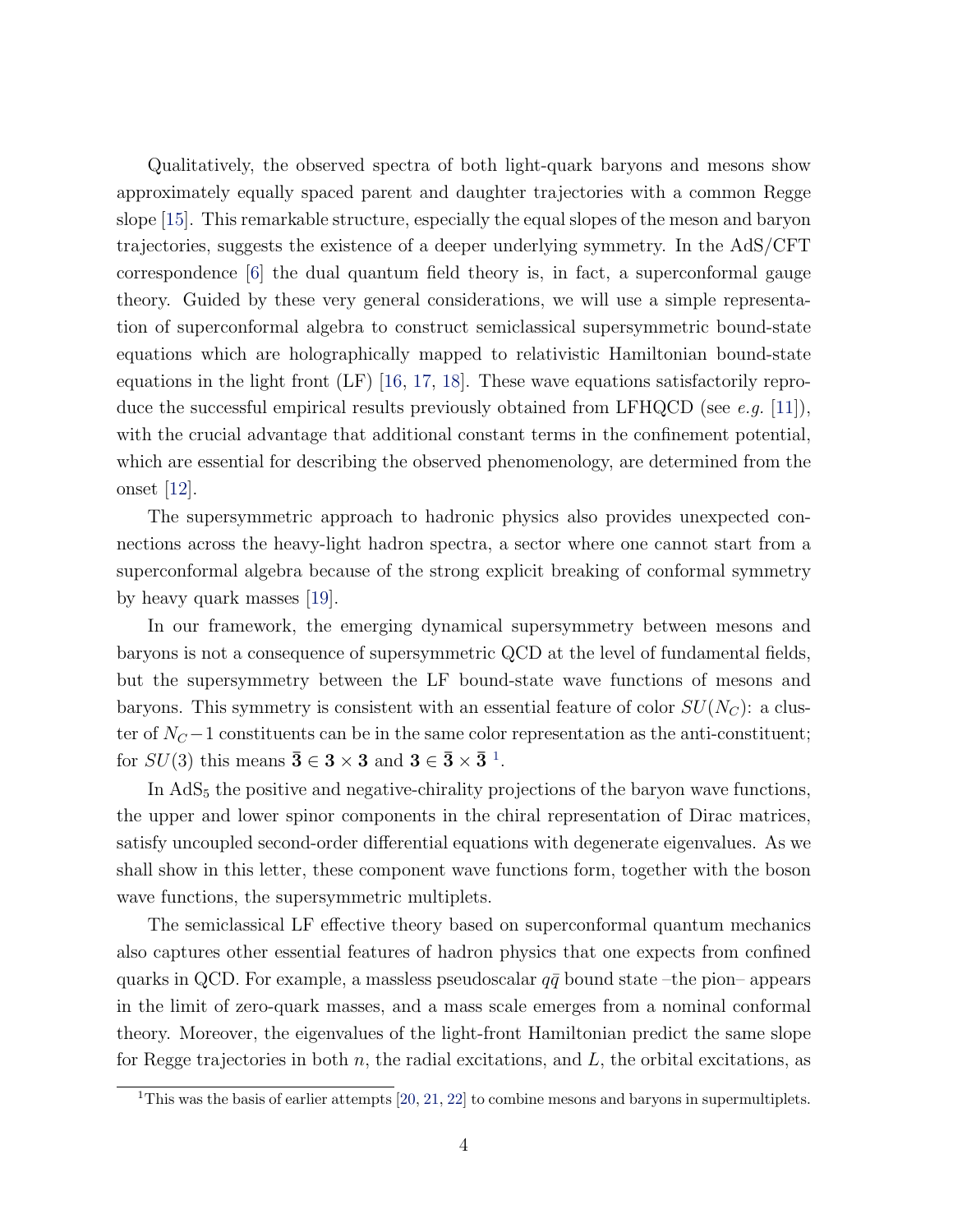approximately observed empirically. This nontrivial aspect of hadron physics [\[23,](#page-19-0) [24\]](#page-19-1) – the observed equal slopes of the radial and angular Regge trajectories – is also a property of the Veneziano dual amplitude [\[25\]](#page-19-2).

In this letter we will extend our previous analyses and derive a semiclassical lightfront relativistic Hamiltonian based on superconformal algebra and its holographic embedding, which includes a spin-spin interaction between the hadronic constituents. This extension of our previous results provides a remarkably simple, universal and consistent description of the light-hadron spectroscopy and their light-front wavefunctions. We also predict the existence of tetraquarks which are degenerate with baryons with the same angular momentum. The tetraquarks are bound states of the same confined colortriplet diquark and anti-diquark clusters which account for baryon spectroscopy; they are required to complete the supermultiplet structure predicted by the superconformal algebra.

# <span id="page-4-0"></span>2 Supersymmetric quantum mechanics and hadron physics

We start this section with a short recapitulation of our previous applications [\[17,](#page-18-4) [18\]](#page-18-5) of superconformal quantum mechanics to light front holographic QCD following Ref. [\[26\]](#page-19-3). This novel approach to hadron physics not only allows a treatment of nucleons which is completely analogous to that of mesons, but it also captures the essential properties of the confinement dynamics of light hadrons and provides a theoretical foundation for the observed similarities between mesons and baryons. The superconformal algebraic approach is then extended to include the spin-spin interactions of the constituents and the contribution to the hadron spectrum from quark masses.

# <span id="page-4-1"></span>2.1 Construction of the Hamiltonian from the superconformal algebra

We briefly review the essential features of the simplest superconformal graded al-gebra [\[26\]](#page-19-3) in one dimension,  $conf(\mathbb{R}^1)$ . It is based on the generators of translation, dilatation and the special conformal transformation  $H, D$  and  $K$ , respectively. By introducing the supercharges  $Q, Q^{\dagger}, S$  and  $S^{\dagger}$ , one constructs the extended algebraic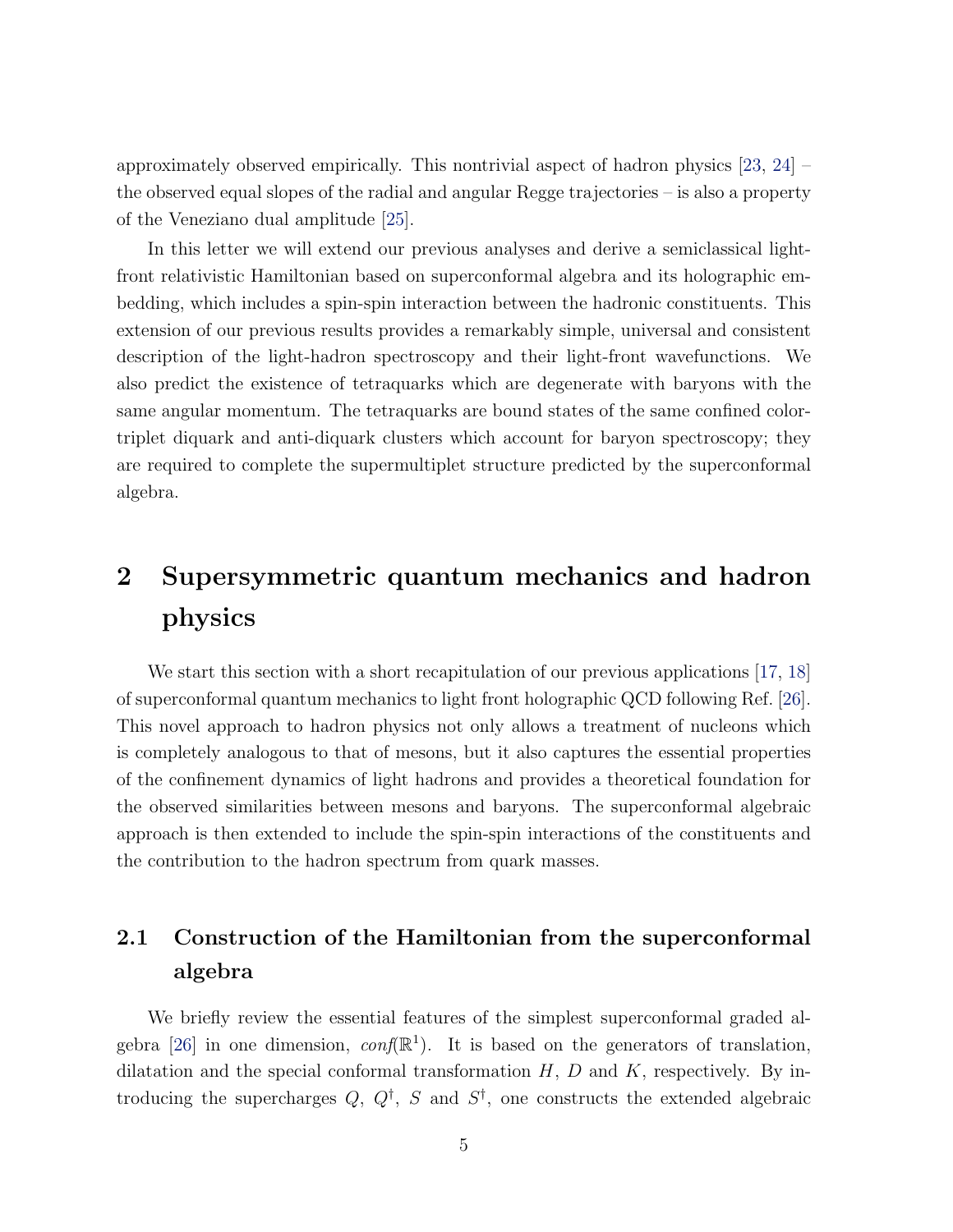structure [\[26,](#page-19-3) [27\]](#page-19-4) with the relations

$$
\frac{1}{2}{Q, Q^{\dagger}} = H, \qquad \frac{1}{2}{S, S^{\dagger}} = K, \n{Q, S^{\dagger}} = f \mathbf{I} - B + 2iD, \qquad {Q^{\dagger}, S} = f \mathbf{I} - B - 2iD, \qquad (1)
$$

where f is a real number, **I** is the identity operator,  $B = \frac{1}{2}$  $\frac{1}{2}[\psi^{\dagger}, \psi]$  is a bosonic operator with  $\{\psi, \psi^{\dagger}\} = I$ ,  $S = x \psi^{\dagger}$  and  $S^{\dagger} = x \psi$ . The operators H, D and K satisfy the conformal algebra

<span id="page-5-4"></span>
$$
[H, D] = iH, \t [H, K] = 2iD, \t [K, D] = -iK.
$$
 (2)

The fermionic operators can be conveniently represented in a spinorial space  $S_2$  =  $\mathcal{L}_2(\mathbb{R}^1) \otimes \mathbb{C}^2$  as 2×2 matrices

$$
Q = \left(\begin{array}{cc} 0 & q \\ 0 & 0 \end{array}\right), \quad Q^{\dagger} = \left(\begin{array}{cc} 0 & 0 \\ q^{\dagger} & 0 \end{array}\right), \tag{3}
$$

$$
S = \left(\begin{array}{cc} 0 & x \\ 0 & 0 \end{array}\right), \quad S^{\dagger} = \left(\begin{array}{cc} 0 & 0 \\ x & 0 \end{array}\right), \tag{4}
$$

<span id="page-5-3"></span>with

<span id="page-5-1"></span>
$$
q = -\frac{\mathrm{d}}{\mathrm{d}x} + \frac{f}{x}, \qquad q^{\dagger} = \frac{\mathrm{d}}{\mathrm{d}x} + \frac{f}{x}.
$$
 (5)

Following the analysis of Fubini and Rabinovici [\[26\]](#page-19-3), which extends the treatment of the conformal group by de Alfaro, Fubini and Furlan [\[28\]](#page-19-5) to supersymmetry, we construct [\[17,](#page-18-4) [18\]](#page-18-5) a generalized Hamiltonian from the supercharges

$$
R_{\lambda} = Q + \lambda S = \begin{pmatrix} 0 & -\frac{d}{dx} + \frac{f}{x} + \lambda x \\ 0 & 0 \end{pmatrix},
$$
 (6)

$$
R_{\lambda}^{\dagger} = Q^{\dagger} + \lambda S^{\dagger} = \begin{pmatrix} 0 & 0 \\ \frac{\mathrm{d}}{\mathrm{d}x} + \frac{f}{x} + \lambda x & 0 \end{pmatrix},\tag{7}
$$

<span id="page-5-2"></span><span id="page-5-0"></span>namely

$$
G = \{R_{\lambda}, R_{\lambda}^{\dagger}\}.
$$
\n<sup>(8)</sup>

Since the dimensions of the generators  $Q$  and  $S$  are different, a scale  $\lambda$ , with dimensions of mass squared, is introduced in the Hamiltonian in analogy with the earlier treatment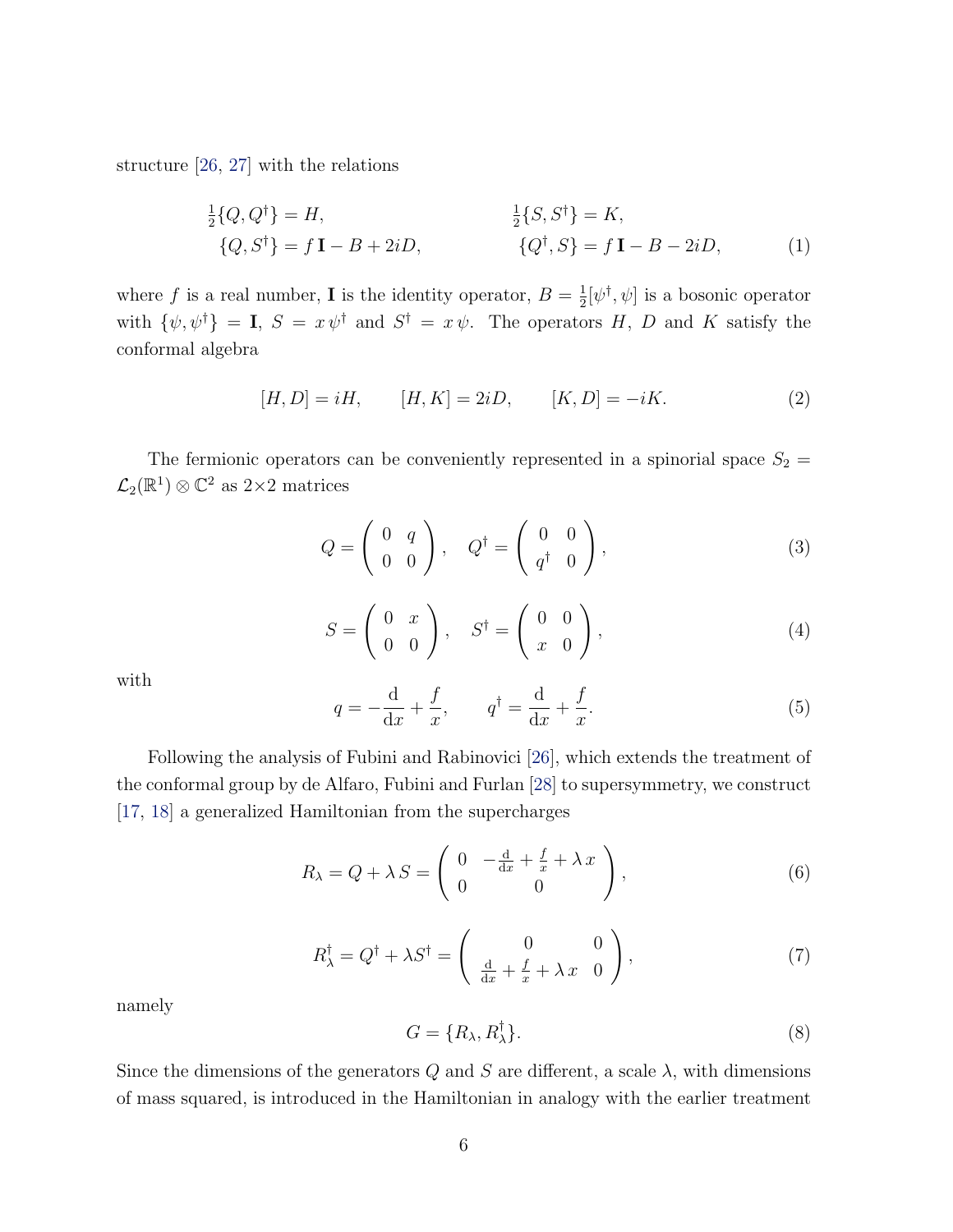of conformal quantum mechanics given in Ref. [\[28\]](#page-19-5). As shown by de Alfaro, Fubini and Furlan [\[28\]](#page-19-5), the conformal symmetry of the action is retained despite the presence of a mass scale in the Hamiltonian.

The supercharges and the new Hamiltonian  $G$  satisfy, by construction, the relations:

$$
\{R^{\dagger}_{\lambda}, R^{\dagger}_{\lambda}\} = \{R_{\lambda}, R_{\lambda}\} = 0, \qquad [R_{\lambda}, G] = [R^{\dagger}_{\lambda}, G] = 0,
$$
\n(9)

which, together with Eq. [\(8\)](#page-5-0), close a graded algebra  $sl(1/1)$ , as in Witten's supersym-metric quantum mechanics [\[29\]](#page-19-6). Since the Hamiltonian G commutes with  $R_{\lambda}^{\dagger}$  $\frac{1}{\lambda}$ , it follows that the states  $|\phi\rangle$  and  $R^{\dagger}|\phi\rangle$  have identical eigenvalues. Furthermore, it follows that if  $|\phi_0\rangle$  is an eigenvalue of G with zero eigenvalue, it is annihilated by the operator  $R_\lambda^\dagger$ λ :

<span id="page-6-1"></span>
$$
R_{\lambda}^{\dagger}|\phi_0\rangle = 0. \tag{10}
$$

In matrix representation Eq. [\(8\)](#page-5-0) is given by

$$
G = 2H + 2\lambda^2 K + 2\lambda (f \mathbf{I} - \sigma_3), \quad \text{with} \quad \sigma_3 = \begin{pmatrix} 1 & 0 \\ 0 & -1 \end{pmatrix}.
$$
 (11)

The new Hamiltonian is diagonal, with elements:

$$
G_{11} = -\frac{\mathrm{d}^2}{\mathrm{d}x^2} + \frac{4(f + \frac{1}{2})^2 - 1}{4x^2} + \lambda^2 x^2 + 2\lambda (f - \frac{1}{2}),\tag{12}
$$

<span id="page-6-0"></span>
$$
G_{22} = -\frac{\mathrm{d}^2}{\mathrm{d}x^2} + \frac{4(f - \frac{1}{2})^2 - 1}{4x^2} + \lambda^2 x^2 + 2\lambda (f + \frac{1}{2}).\tag{13}
$$

These equations have the same structure as the second order wave equations in AdS space, which follow from a linear Dirac equation with a multiplet structure composed of positive and negative-chirality components [\[10,](#page-17-8) [17\]](#page-18-4). Mapping to light-front physics, one identifies the conformal variable x with  $\zeta$ , the boost-invariant LF separation of the constituents [2](#page-0-0),[3](#page-0-0) .

<sup>&</sup>lt;sup>2</sup>In general, the invariant light-front variable of the N-quark bound state is  $\zeta =$  $\sqrt{\frac{x}{1-x}}\sum_{j=1}^{N-1}x_j\mathbf{b}_{\perp j}\Big|$ , where x is the longitudinal momentum fraction of the active quark,  $x_j$  with  $j = 1, 2, \dots, N-1$ , the momentum fractions associated with the  $N-1$  quarks in the cluster, and  $\mathbf{b}_{\perp j}$ is the transverse positions of the spectator quarks in the cluster relative to the active one [\[8\]](#page-17-6). For a two-constituent bound-state  $\zeta = \sqrt{x(1-x)} |\mathbf{b}_{\perp}|$ , which is conjugate to the invariant mass  $\frac{\mathbf{k}_{\perp}^2}{x(1-x)}$ .

<sup>3</sup>These equations are analogous to the LFHQCD relation of Eqs. (5.28) and (5.29) to Eqs. (5.32) and (5.33) in Ref. [\[11\]](#page-17-9). In the case of fermions, the maximal symmetry of AdS was broken in LFHQCD by the introduction of an ad hoc Yukawa-like term in the AdS action [\[30\]](#page-19-7). This is unnecessary using superconformal algebra.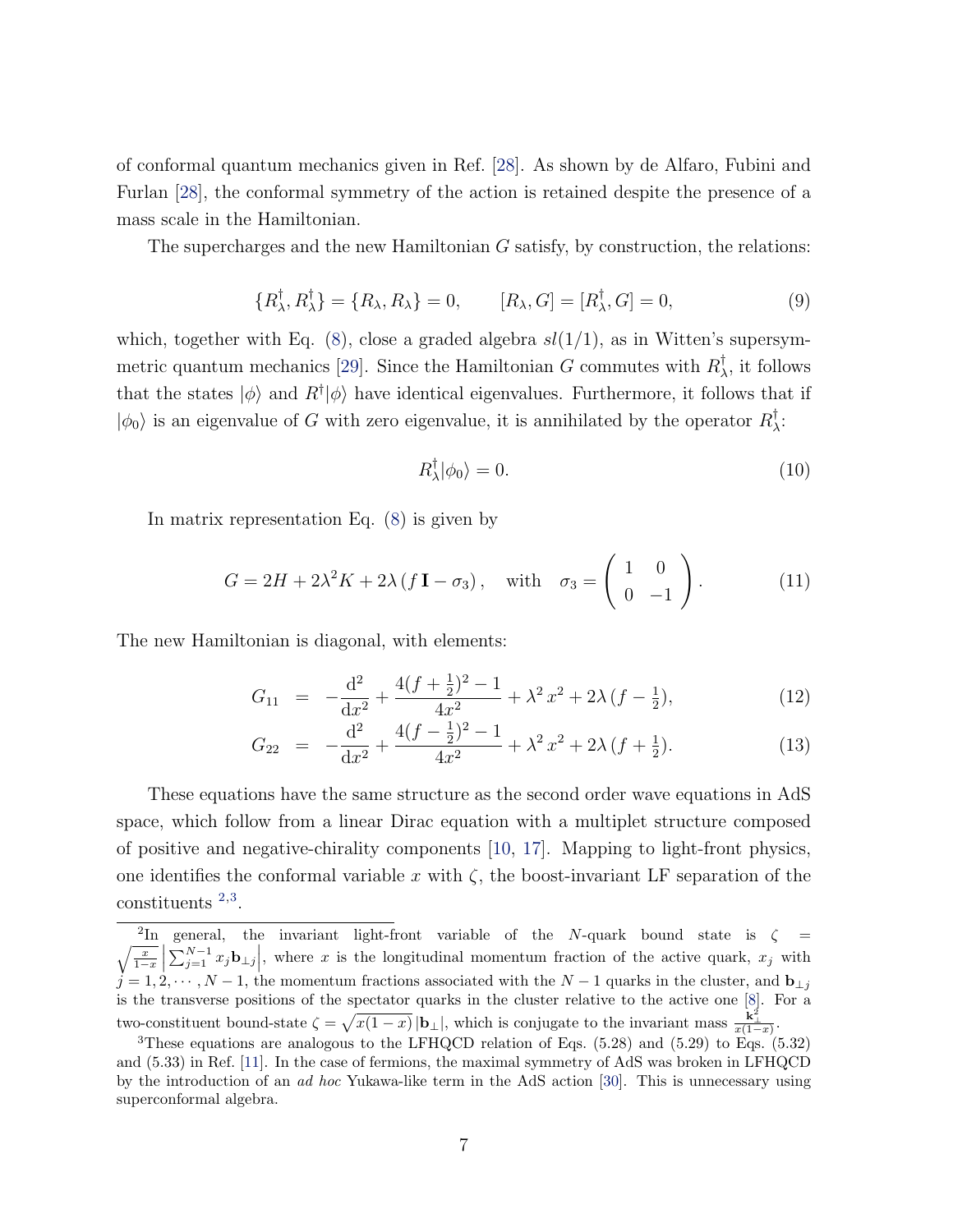The operator  $G_{22}$  agrees with the LF Hamiltonian of the positive-chirality projection; similarly, the operator  $G_{11}$  acts on the negative-chirality component. The positivechirality component  $\psi_+(\zeta) \sim \zeta^{\frac{1}{2}+L} e^{-\lambda \zeta^2/2} L_n^L(\lambda \zeta^2)$  has orbital angular momentum  $L_B =$  $f-\frac{1}{2}$  $\frac{1}{2}$  and it is the leading twist solution; the negative-chirality component  $\psi_-(\zeta) \sim$  $\zeta^{\frac{3}{2}+L}e^{-\lambda\zeta^2/2}L_n^{L+1}(\lambda\zeta^2)$  has  $L_B+1$ . The total nucleon wave function is the plane-wave superposition [\[10,](#page-17-8) [17\]](#page-18-4)<sup>[4](#page-0-0)</sup>

<span id="page-7-0"></span>
$$
\Psi(x^{\mu}, \zeta) = e^{iP \cdot x} \left[ \psi^{+}(\zeta) \frac{1}{2} (1 + \gamma_5) u(P) + \psi^{-}(\zeta) \frac{1}{2} (1 - \gamma_5) u(P) \right],
$$
 (14)

where  $u(P)$  is a Dirac spinor of a free nucleon with momentum P in four-dimensional Minkowski space [\[10,](#page-17-8) [11\]](#page-17-9). Both components have identical normalization [\[17\]](#page-18-4), and thus the nucleon spin is carried by the LF orbital angular momentum  $[11]$ <sup>[5](#page-0-0)</sup>.

The operator  $G_{11}$  is also the LF Hamiltonian of a meson with angular momentum  $J =$  $L_M = f + \frac{1}{2}$ 2 <sup>[6](#page-0-0)</sup>. The eigenfunctions of  $G_{11}$  and  $G_{22}$  are related by the fermionic operators  $R_{\lambda}$  and  $R_{\lambda}^{\dagger}$  $\lambda$ , Eqs. [\(6\)](#page-5-1) and [\(7\)](#page-5-2); these supercharges can be interpreted as operators which transform baryon into meson wave functions and vice-versa [\[18\]](#page-18-5). The operator  $G_{11}$  is thus the Hamiltonian for mesons, and  $G_{22}$  is the Hamiltonian for the positive-chirality component, the leading-twist baryon wave function.

The eigenfunctions of the Hamiltonian  $G_{11}$  are  $\phi_{n,L}(z) \sim \zeta^{1/2+L} e^{-\lambda z^2/2} L_n^L(\lambda z^2)$ , with  $L = f + \frac{1}{2}$ <sup>1</sup>/<sub>2</sub>. Using the relations  $n L_n^{\nu}(x) = (n + \nu) L_{n-1}^{\nu}(x) - x L_{n-1}^{\nu+1}(x)$  and  $L_n^{\nu-1}(x) =$  $L_n^{\nu}(x) - L_{n-1}^{\nu}(x)$  between the associated Laguerre polynomials we find

<span id="page-7-1"></span>
$$
R^{\dagger}_{\lambda}|\phi_{n,L}^{M}\rangle = 2\sqrt{\lambda}(n+L)^{1/2}|\phi_{n,L-1}^{B}\rangle, \tag{15}
$$

where

$$
|\phi_{n,L}^M\rangle = \begin{pmatrix} \phi_{n,L} \\ 0 \end{pmatrix}, \qquad |\phi_{n,L-1}^B\rangle = \begin{pmatrix} 0 \\ \phi_{n,L-1} \end{pmatrix}.
$$
 (16)

This shows explicitly the remarkable relation  $L_M = L_B + 1$  which identifies the orbital angular momenta of the mesons with their baryon superpartners with identical mass [\[18\]](#page-18-5).

The relation  $L_B = f - \frac{1}{2}$  $\frac{1}{2}$  shows that f must be positive for baryons, in accordance with the requirement that the superconformal potential  $\frac{f}{x}$  in [\(5\)](#page-5-3) be bounded from be-

<sup>&</sup>lt;sup>4</sup>In AdS<sub>5</sub> the Dirac matrix corresponding to the fifth (the holographic) variable is proportional to the matrix  $\gamma_5$ ,  $\Gamma_z = i\gamma_5$ . Eq. [\(14\)](#page-7-0) is, in general, the solution of the linear Rarita-Schwinger equation in  $AdS<sub>5</sub>$  space which determines the relative normalization of both components [\[10,](#page-17-8) [17\]](#page-18-4).

<sup>&</sup>lt;sup>5</sup>The equality of the normalization of the  $L = 0$  and  $L = 1$  components is also predicted by the Skyrme model [\[31\]](#page-19-8).

<sup>&</sup>lt;sup>6</sup>Compare Eq.  $(5.2)$  with Eq.  $(5.5)$  in Ref. [\[11\]](#page-17-9).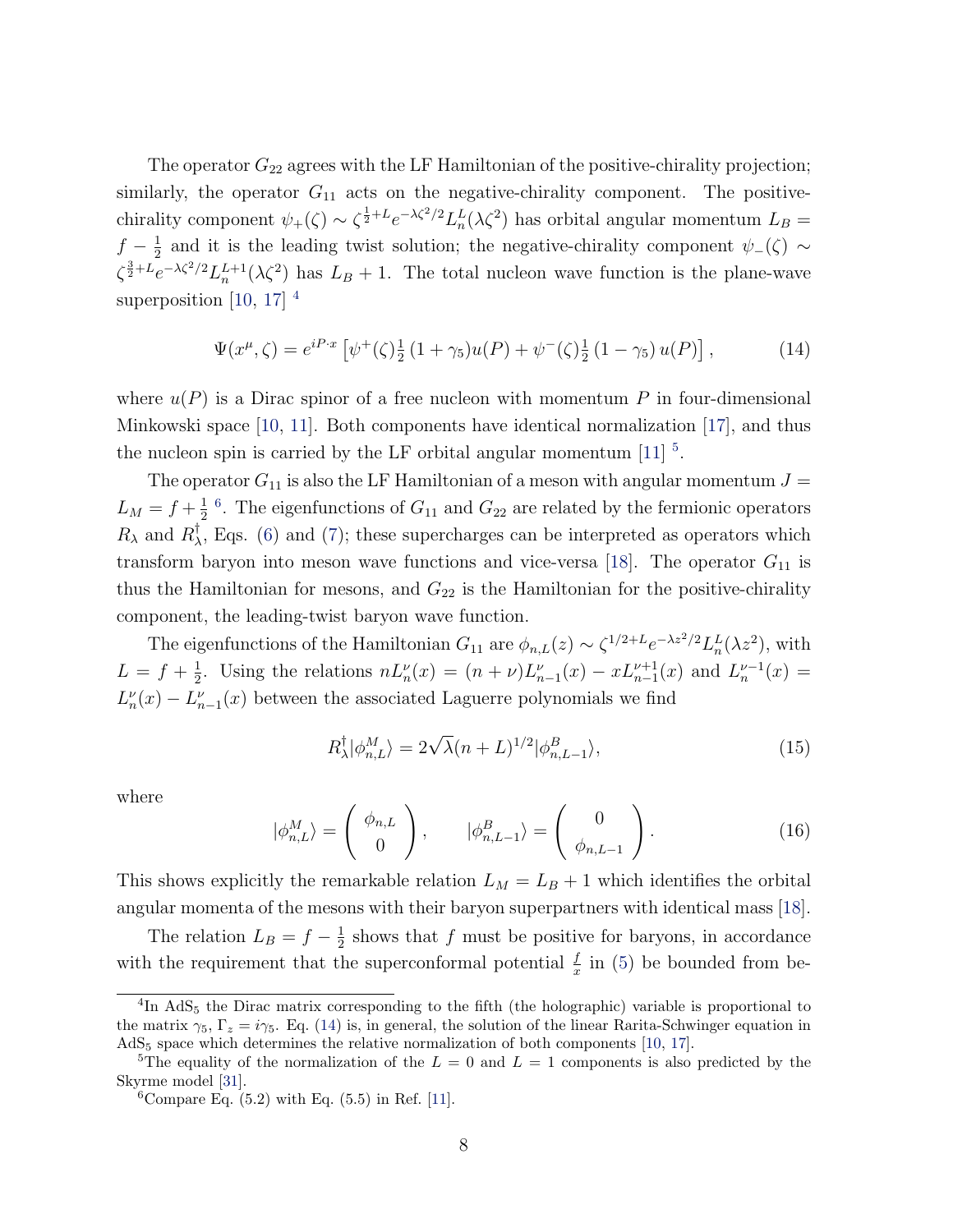low [\[26,](#page-19-3) [28\]](#page-19-5). However, for mesons, the negative value  $f = -\frac{1}{2}$  $\frac{1}{2}$  leads to angular momentum  $L_M = 0$ , which is allowed and is consistent with the Hamiltonian  $G_{11}$  for mesons <sup>[7](#page-0-0)</sup>. We can therefore regard Eq. [\(12\)](#page-6-0) as an extension of the supersymmetric theory with  $f > 0$ to the negative value  $f = -\frac{1}{2}$  $\frac{1}{2}$  for mesons. It is clear from Eq. [\(15\)](#page-7-1) that the fermion operator  $R^{\dagger}$  annihilates the lowest state corresponding to  $n = L = 0$ ,  $R^{\dagger} | \phi_{n=0,L=0} \rangle = 0$ , in accordance with Eq. [\(10\)](#page-6-1). Thus the pion has a special role in the superconformal approach to hadronic physics as a unique state of zero mass [\[18\]](#page-18-5). It also follows from Eq. [\(15\)](#page-7-1) that meson states with  $n > 0$  and  $L = 0$ , also corresponding to the marginal value  $f = -\frac{1}{2}$  $\frac{1}{2}$ , are not annihilated by  $R^{\dagger}$ . These states, however, are connected to unphysical fermion states with  $L = -1$ . These spurious states are eigenstates of the Hamiltonian  $G$ , Eq.  $(8)$ , with positive eigenvalues and their presence seems unavoidable in the supersymmetric construction, since each state with eigenvalue different from zero should have a partner, as dictated by the index theorem [\[29\]](#page-19-6).

The situation is completely analogous to the case where conformal symmetry is explicitly and strongly broken by heavy quark masses. In this case the superpotential is no longer constrained by conformal symmetry and it is basically unknown, but the meson-baryon supersymmetry still holds [\[19\]](#page-18-6). In particular, the  $L = 0$  meson states have no supersymmetric baryon partner since they would correspond to unphysical  $L = -1$ states.

#### <span id="page-8-0"></span>2.2 Holographic embedding and the spin-spin interaction

The pion and nucleon trajectories can be consistently described by the superconformal algebraic structure mapped to the light front [\[18\]](#page-18-5). A fundamental prediction is a massless pion in the limit of zero quark masses. However, there remains a lingering question for the  $\rho$  and  $\Delta$  trajectories: in the case of LFHQCD, it was found necessary to introduce the concept of half-integer twist [\[11,](#page-17-9) [18\]](#page-18-5) in order to describe the  $\Delta$  trajectory <sup>[8](#page-0-0)</sup>. For states with  $J = L_M + s$ , where s is the total quark spin, the spin interaction follows from the holographic embedding of the bound-state equations [\[11\]](#page-17-9); it is not determined by the superconformal construction. This amounts to the modification of the meson Hamiltonian  $G_{11} \rightarrow G_{11} + 2\lambda s$ . In order to preserve supersymmetry, one must add the same term to the baryon Hamiltonian  $G_{22}$ . The resulting supersymmetric Hamiltonian

<sup>&</sup>lt;sup>7</sup>In LFHQCD the lowest possible value  $L_M = 0$  corresponds to the lowest possible value for the AdS<sup>5</sup> mass allowed by the Breitenlohner-Freedman stability bound [\[32\]](#page-19-9).

<sup>&</sup>lt;sup>8</sup>The analogous problem does not arise for the meson trajectories since the resulting bound-state equation, from its holographic embedding, depends on the total and orbital angular momentum separately, see Eq. (5.2) with (5.5) in Ref. [\[11\]](#page-17-9).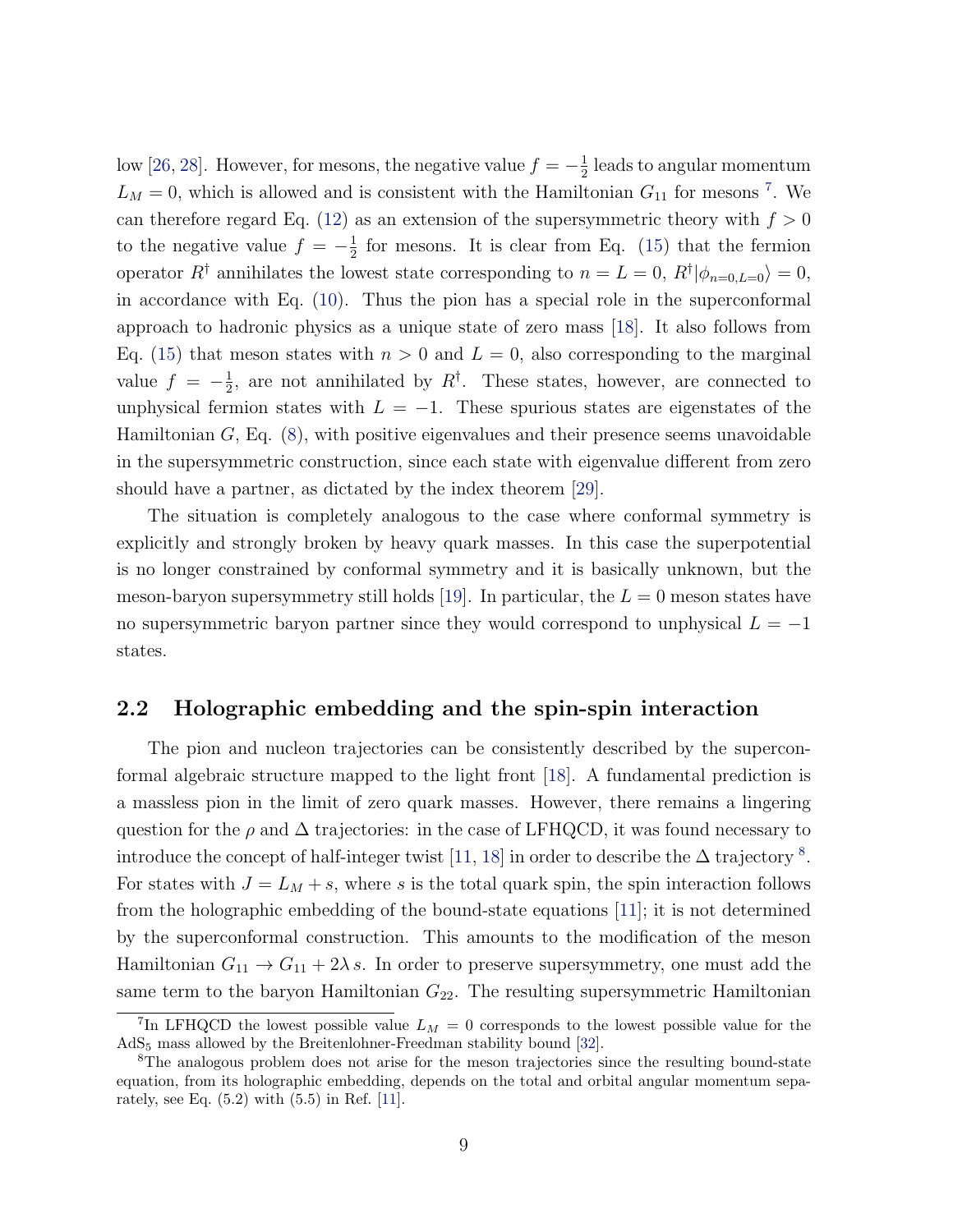for mesons and baryons in the chiral limit is therefore

<span id="page-9-1"></span>
$$
G_S = \{R_\lambda, R_\lambda^\dagger\} + 2\lambda s \mathbf{I},\tag{17}
$$

For mesons s is the total internal quark spin of a meson. The identification of baryons as bound states of a quark and a diquark cluster provides a satisfactory interpretation of the supersymmetric implementation: in this case we can identify s with the spin of the diquark cluster. The spin of the diquark cluster of the ∆ trajectory and the nucleon family with total quark spin  $\frac{3}{2}$  must be  $s = 1$ : it is the natural superpartner of the  $\rho$  trajectory. For the nucleon family with total quark spin  $\frac{1}{2}$ , the cluster is, in general, a superposition of spin  $s = 0$  and  $s = 1$ . Since the nucleon trajectory is the natural partner of the  $\pi$  trajectory, we have to choose the cluster spin  $s = 0$  to maintain supersymmetry. In general, we take  $s$  as the smallest possible value compatible with the quantum numbers of the hadrons and the Pauli principle. This procedure reproduces the agreement with the empirical baryon spectrum obtained in our previous treatments without the unsatisfactory feature of introducing half-integer twist; all twists and orbital angular momenta are integers.

In the case of mesons, the lowest mass state of the vector meson family, the  $I = 1 \rho$ (or the  $I = 0$   $\omega$  meson) is annihilated by the fermion operator  $R^{\dagger}$ , and it has no baryon superpartner. This is possible, even though the  $\rho$  is a massive particle in the limit of zero quark masses, since the effect of the spin term  $2\lambda s$  in the new Hamiltonian is an overall shift of the mass scale without a modification of the LF wavefunction. The action of the fermion operator is thus the same as for the pseudoscalar meson family.

To summarize: The meson wave function  $\phi_M(L_M)$ , with LF orbital angular momentum  $L_M$  and quark spin s, and the positive-chirality (leading-twist) component wave function  $\psi_{B+}$  of a baryon, with cluster spin s and orbital angular momentum  $L_B = L_M - 1$ , are part of the supermultiplet

<span id="page-9-0"></span>
$$
|\phi_H\rangle = \begin{pmatrix} \phi_M(L_M) \\ \psi_{B+}(L_B = L_M - 1) \end{pmatrix},
$$
\n(18)

with equal mass. The supercharge  $R_{\lambda}^{\dagger}$  $\frac{1}{\lambda}$  acts on the multiplet [\(18\)](#page-9-0) and transforms the meson wave function into the corresponding baryon wave function. The meson and baryon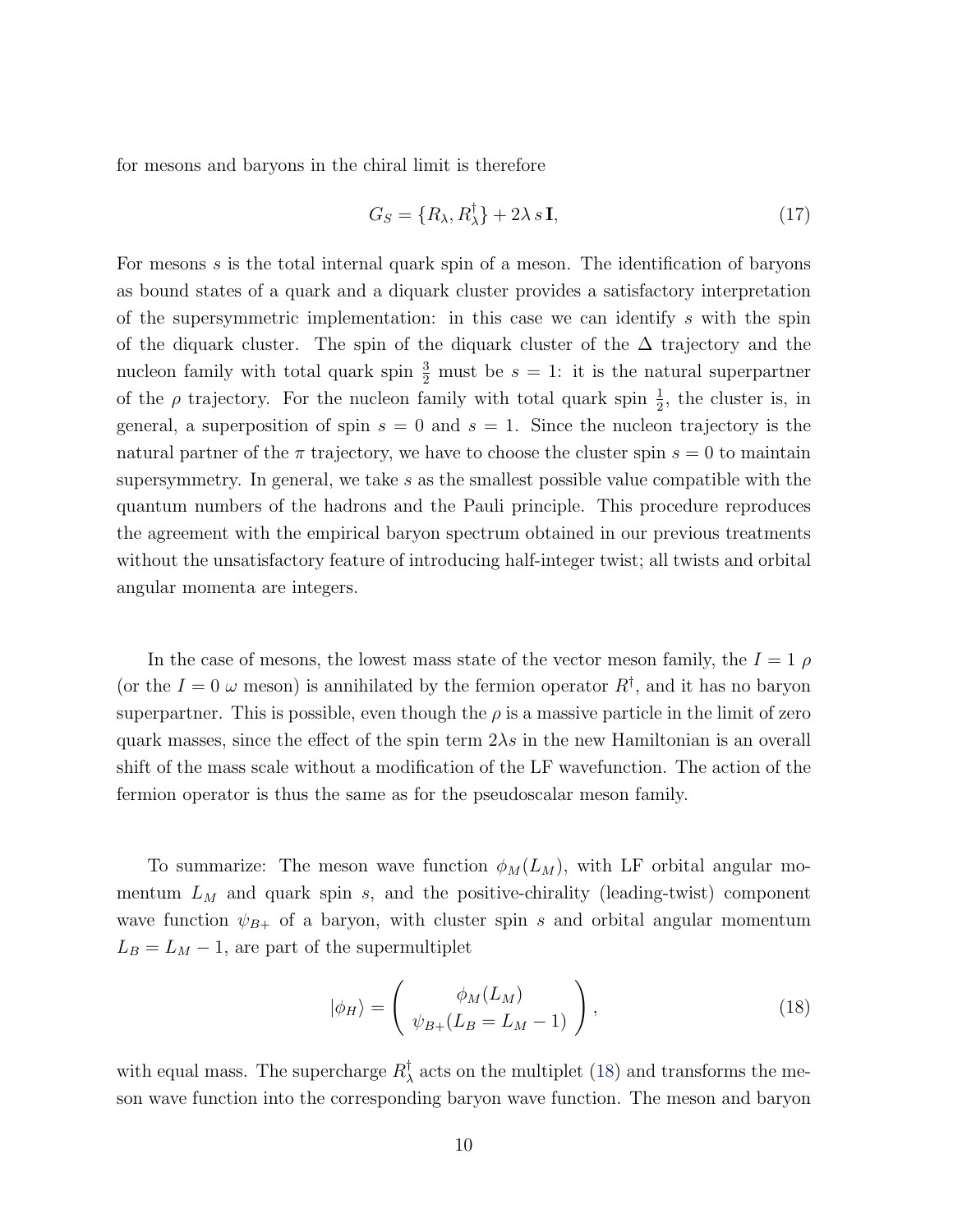mass spectra resulting from the Hamiltonian [\(17\)](#page-9-1) are given by the simple formulæ:

$$
Mesons \t M^2 = 4\lambda(n + L_M) + 2\lambda s,
$$
\t(19)

$$
Baryons \t M^2 = 4\lambda(n + L_B + 1) + 2\lambda s. \t(20)
$$

As discussed below Eq. [\(17\)](#page-9-1), s is the internal quark spin for mesons and the lowest possible value of the cluster spin for baryons .

We are working in a semiclassical approximation; therefore hadron states are described by wave functions in the Hilbert space  $\mathcal{L}_2(R_1)$ , where the variable is the boostinvariant light-front transverse separation  $\zeta$ . The generators of the symmetries are operators in that Hilbert space. Since the wave functions (and spectra) are equal for hadrons and anti-hadrons, the superpartner of the meson is a baryon as well as the corresponding antibaryon.

In order to interpret these results for hadron physics, we shall assume that the constituents of mesons and baryons are quarks or antiquarks with the well-known quantum numbers. Thus the fermion operator  $R_{\lambda}^{\dagger}$  $\frac{1}{\lambda}$  is interpreted as the transformation operator of a single constituent (quark or antiquark) into an anti-constituent cluster in the conjugate color representation.

#### <span id="page-10-0"></span>2.3 Tetraquarks

The supersymmetric states introduced in the previous section do not form a complete supermultiplet, since the negative-chirality component wave function of the baryon has not yet been assigned to its supersymmetric partner. We can complete the supersymmetric multiplet by applying the fermion operator  $R_{\lambda}^{\dagger}$  $\lambda$  to the negative-chirality component baryon wave function and thus obtain a bosonic state. As noted above, the operator  $R_\lambda^\dagger$  $\lambda$  can be interpreted as transforming a constituent into a two-anti-constituent cluster in the same color representation as the constituent. It transforms a quark into an antidiquark in color representation 3 and an antiquark into a diquark in color representation 3. Therefore the operator  $R_{\lambda}^{\dagger}$  $\lambda$  applied to the negative-chirality component of a baryon will give a tetraquark wave function,  $\phi_T = R_\lambda^{\dagger} \psi_{B-}$ , a bound state of a diquark and an anti-diquark cluster as depicted in Fig. [1.](#page-11-0)

The negative-chirality component of a baryon,  $\psi_{B-}$ , has LF angular momentum  $L_B +$ 1 if its positive-chirality component partner has LF angular momentum  $L_B$ . Since  $R_{\lambda}^{\dagger}$ λ lowers the angular momentum by one unit, the angular momentum of the corresponding tetraquark is equal to that of the positive-chirality component of the baryon,  $L_T = L_B$ .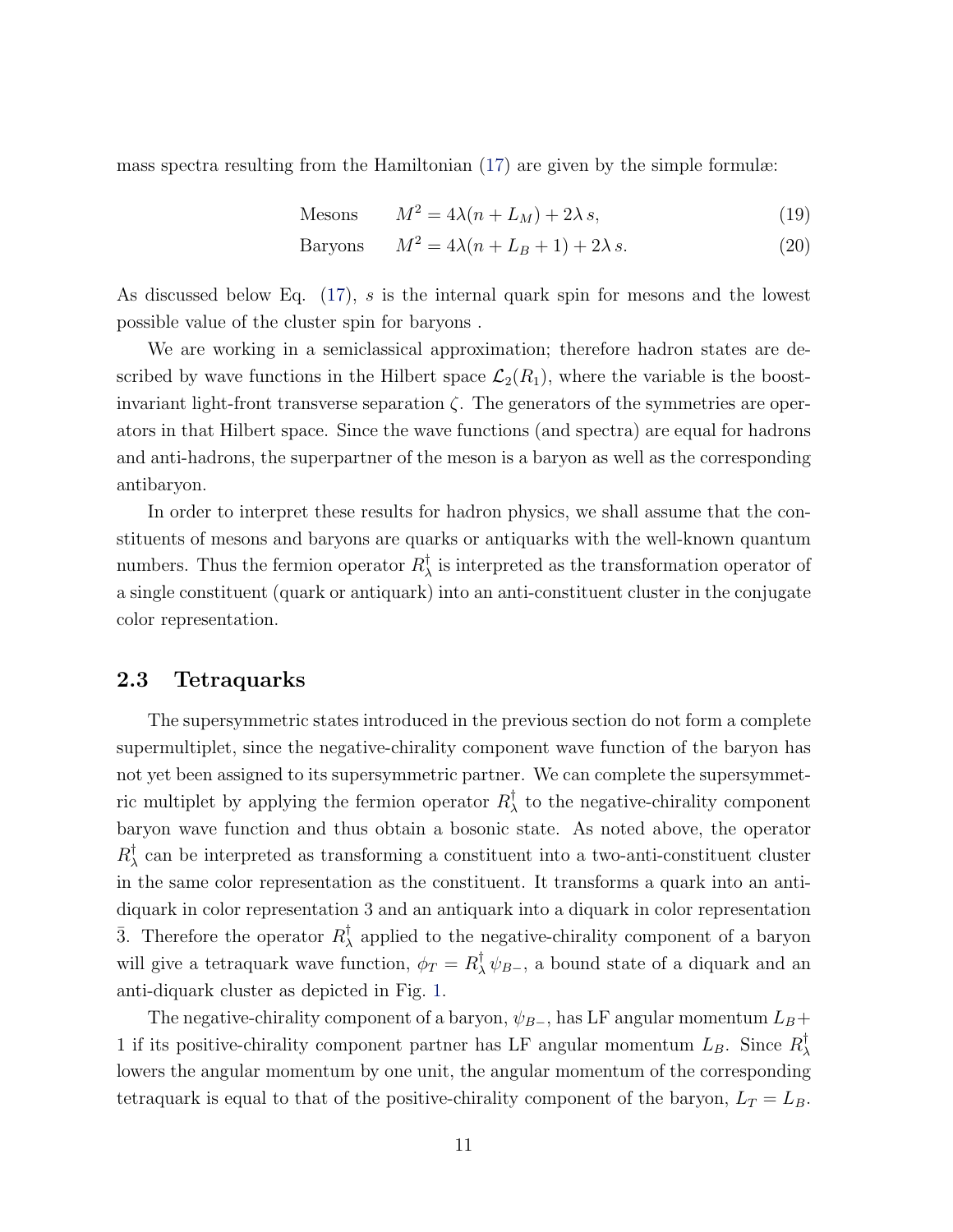

<span id="page-11-0"></span>Figure 1: The supersymmetric quadruplet  $\{\phi_M, \psi_{B+}, \psi_{B-}, \phi_T\}$ . Open circles represent quarks, full circles antiquarks. The tetraquark has the same mass as its baryon partner in the multiplet. Notice that the LF angular momentum of the negative-chirality component wave function of a baryon  $\psi_{B-}$  is one unit higher than that of the positive-chirality (leading-twist) component  $\psi_{B+}$ .

The full supersymmetric quadruplet representation thus consists of two fermion wave functions, namely the positive and negative-chirality components of the baryon spinor wave function  $\psi_{B+}$  and  $\psi_{B-}$ , plus two bosonic wave functions, namely the meson  $\phi_B$ and the tetraquark  $\phi_T$ . These states can be arranged as a 2 × 2 matrix:

$$
\begin{pmatrix}\n\phi_M(L_M = L_B + 1) & \psi_{B-}(L_B + 1) \\
\psi_{B+}(L_B) & \phi_T(L_T = L_B)\n\end{pmatrix},
$$
\n(21)

on which the symmetry generators  $(1)$  and the Hamiltonian  $(17)$  operate  $9$ .

According to [\(17\)](#page-9-1) the total quark spin of all states must be the same. Furthermore we have to take into account that the diquark as a two-fermion state has to be totally antisymmetric. The colour indices are antisymmetric and therefore the spin and isospin of a cluster of two light quarks  $(u, d)$  are correlated. Quark spin  $s = 0$  goes together with isospin  $I = 0$ , and  $s = 1$  entails  $I = 1$ . The resulting cluster configurations for several families of baryons and their tetraquark partners are displayed in Table [1.](#page-12-1)

The quantum numbers of the tetraquark itself can be easily calculated from the ones of the two constituent clusters. Since the relative angular momentum of the two diquarks in the tetraquark is equal to the angular momentum  $L_B$  of the positive-chirality component of the baryon, and since the tetraquark consists of an even number of antiquarks, its parity is  $(-1)^{L_B}$ .

The leading-twist component of the nucleon has  $L_B = 0, s = 0$ . Thus its tetraquark partner consists of a diquark and anti-diquark, both with  $s = 0$ ; therefore its isospin is

<sup>&</sup>lt;sup>9</sup>It is interesting to note that in Ref. [\[21\]](#page-18-8) mesons, baryons and tetraquarks are also hadronic states within the same multiplet.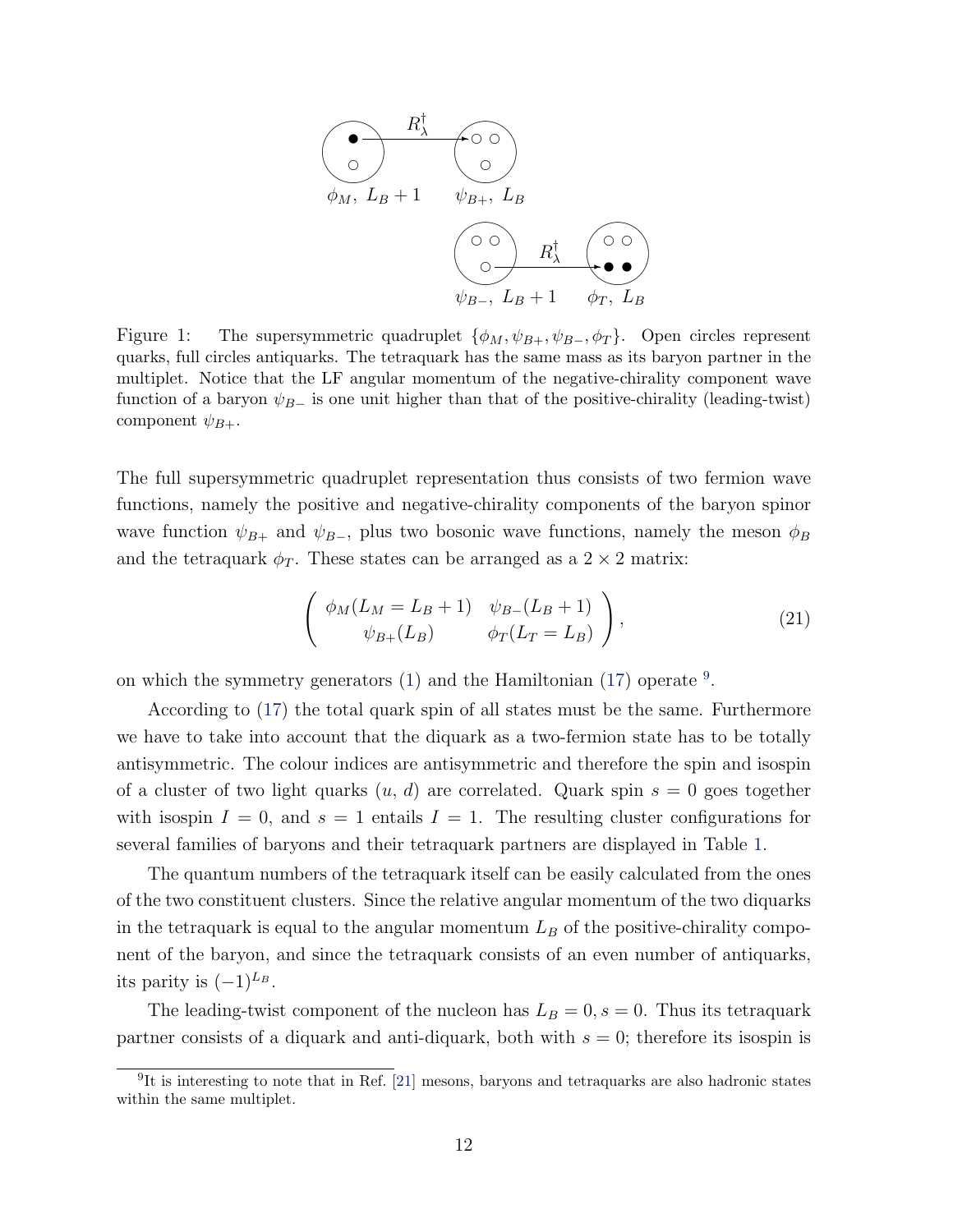|              | Baryon            |                |                             | Tetraquark         |   |                                                                       |
|--------------|-------------------|----------------|-----------------------------|--------------------|---|-----------------------------------------------------------------------|
|              |                   | S              | Ι                           |                    | S | Ι                                                                     |
| $N -$        | $\overline{q}$    | $\frac{1}{2}$  | $\frac{1}{2}$               | $(\bar{q}\bar{q})$ | 0 | 0                                                                     |
| fam.         | (qq)              | $\overline{0}$ | $\overline{0}$              | (qq)               | 0 | 0                                                                     |
| Δ-           | $\overline{q}$    | $\frac{1}{2}$  | $\frac{1}{2}$               | $(\bar{q}\bar{q})$ | 0 | 1                                                                     |
| fam.         | (qq)              | 1              | $\overline{1}$              | (qq)               | 1 | 1                                                                     |
| $\Lambda$ -  | $\mathcal{S}_{0}$ | $\frac{1}{2}$  | 0                           | $(\bar s \bar q)$  | 0 | $\frac{1}{2}$                                                         |
| fam.         | (qq)              | $\overline{0}$ | 0                           | (qq)               | 0 | $\overline{0}$                                                        |
| $\Sigma$ -   | $\overline{q}$    | $\frac{1}{2}$  |                             | $(\bar q \bar q)$  | 0 | 0                                                                     |
| fam.         | (sq)              | $\overline{0}$ | $\frac{1}{2}$ $\frac{1}{2}$ | (sq)               | 0 |                                                                       |
| $\Sigma^*$ - | $\overline{s}$    | $\frac{1}{2}$  | $\overline{0}$              | $(\bar{s}\bar{q})$ | 0 | $\frac{1}{2}$ $\frac{1}{2}$                                           |
| fam.         | (qq)              | 1              | 1                           | (qq)               | 1 | 1                                                                     |
| $\Xi$ -      | S                 | $\frac{1}{2}$  | $\overline{0}$              | $(\bar{s}\bar{q})$ | 0 |                                                                       |
| fam.         | (sq)              | $\overline{0}$ | $\frac{1}{2}$               | (sq)               | 0 |                                                                       |
| $\Xi^*$ -    | $\mathcal{S}_{0}$ | $\frac{1}{2}$  | 0                           | $(\bar s \bar q)$  | 0 | $\frac{1}{2}$ $\frac{1}{2}$ $\frac{1}{2}$ $\frac{1}{2}$ $\frac{1}{2}$ |
| fam.         | (sq)              | 1              | $\frac{1}{2}$               | (sq)               | 1 |                                                                       |

<span id="page-12-1"></span>Table 1: Quantum numbers of the constituents and constituent clusters of different baryon families and their supersymmetric tetraquark partners

 $I = 0$ . The parity must be  $P = +$ , since it has  $L = 0$  and it consists of two particles and two antiparticles. A candidate for such a state is the  $f_0(980)$ . For the partner of the  $\Delta$ resonance we must have  $s = 1$ , it therefore consists of a diquark with  $I = 1$ ,  $s = 1$  and an anti-diquark with  $I = 0$ ,  $s = 0$ . The resulting quantum numbers are  $I = 1$ ,  $s = 1$ and  $P = +$ ; the  $a_1(1260)$  is a candidate. The first L excitation of the nucleon is the  $N^{3/2-}(1520)$  and  $N^{1/2-}(1535)$  pair. Its tetraquark partner consists of two  $I=0, s=0$ clusters, and thus its quantum numbers are  $I = 0, J<sup>P</sup> = 0, 1<sup>-</sup>$ ; candidates are the  $\omega(1420)$ and  $\omega(1650)$  –or the mixing of these two states.

#### <span id="page-12-0"></span>2.4 Inclusion of quark masses and comparison with experiment

We have argued in [\[11\]](#page-17-9) that the natural way to include light quark masses in the hadron mass spectrum is to leave the LF potential unchanged as a first approximation and add the additional term of the invariant mass  $\Delta m^2 = \sum_{i=1}^n$  $\frac{m_i^2}{x_i}$  to the LF kinetic energy. The resulting LF wave function is then modified by the factor  $e^{-\frac{1}{2\lambda}\Delta m^2}$ , thus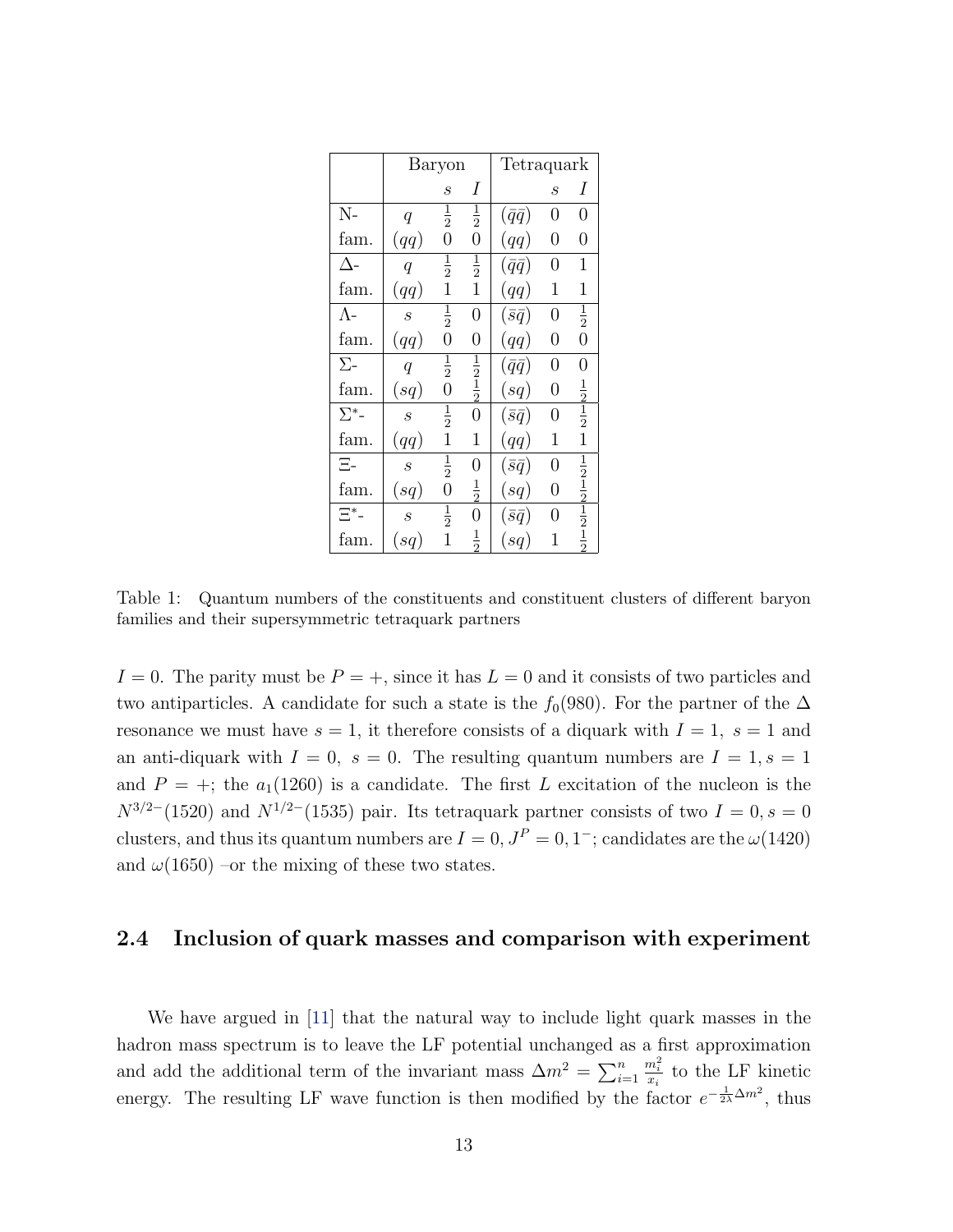providing a relativistically invariant form for the hadronic wave functions. The effect of the nonzero quark masses for the squared hadron masses is then given by the expectation value of  $\Delta m^2$  evaluated using the modified wave functions. This prescription leads to the quadratic mass correction

<span id="page-13-1"></span>
$$
\Delta M^2[m_1, \cdots, m_n] = \frac{\lambda^2}{F} \frac{\mathrm{d}F}{\mathrm{d}\lambda},\tag{22}
$$

with  $F[\lambda] = \int_0^1 \cdots \int dx_1 \cdots dx_n e^{-\frac{1}{\lambda} \left(\sum_{i=1}^n \frac{m_i^2}{x_i}\right)}$  $\setminus$  $\delta(\sum_{i=1}^n x_i - 1).$ 

The resulting expressions for the squared masses of all light mesons and baryons are:

<span id="page-13-2"></span>
$$
\text{Mesons} \qquad M^2 = 4\lambda(n+L) + 2\lambda s + \Delta M^2[m_1, m_2],\tag{23}
$$

Baryons 
$$
M^2 = 4\lambda(n + L + 1) + 2\lambda s + \Delta M^2[m_1, m_2, m_3],
$$
 (24)

Tetraguayks 
$$
M^2 = 4\lambda(n + L + 1) + 2\lambda s + \Delta M^2[m_1, m_2, m_3, m_4],
$$
 (25)

where the different values of the mass corrections within the supermultiplet break supersymmetry explicitly. For the tetraquark the mass formula is the same as for the baryon except for the quark mass correction  $\Delta M^2[m_1, m_2, m_3, m_4]$  given by Eq. [\(22\)](#page-13-1).

The pion mass of  $\sim 0.140 \text{ GeV}$  is obtained if the non-strange light-quark mass is  $m = 0.045$  GeV [\[11\]](#page-17-9). In the case of the K-meson, the resulting value for the strange quark mass is  $m_s = 0.357$  GeV [\[11\]](#page-17-9). The trajectories of K,  $K^*$  and  $\phi$ -mesons can then be readily calculated. (The predictions are compared with experiment in Ref. [\[11\]](#page-17-9). ) In Eq. [\(22\)](#page-13-1) the values of  $x_i$  for the quarks are assumed to be uncorrelated. If one instead assumes maximal correlations in the cluster, i.e.  $x_2 = x_3$ , this affects the final result by less than 1 % for light quarks and less than 2 % for the  $\Omega$ <sup>-</sup> which has three strange quarks. Therefore, the previously obtained agreement with the data [\[17\]](#page-18-4) for the baryon spectra is hardly affected.

One can fit the value of the fundamental mass parameter  $\sqrt{\lambda}$  for each meson and baryon Regge trajectory separately using Eqs. [\(23\)](#page-13-2) and [\(24\)](#page-13-2) . The results are displayed  $\alpha$  is anyon regge trajectory separately using Eqs. (25) and (24). The results are display<br>in Fig. [2.](#page-14-0) The best fit gives  $\sqrt{\lambda} = 0.52$  GeV as the characteristic mass scale of QCD.

### <span id="page-13-0"></span>3 Conclusions

Inspired by the correspondence of classical gravitational theory in 5-dimensional AdS space with superconformal quantum field theory in physical 4-dimensional space-time,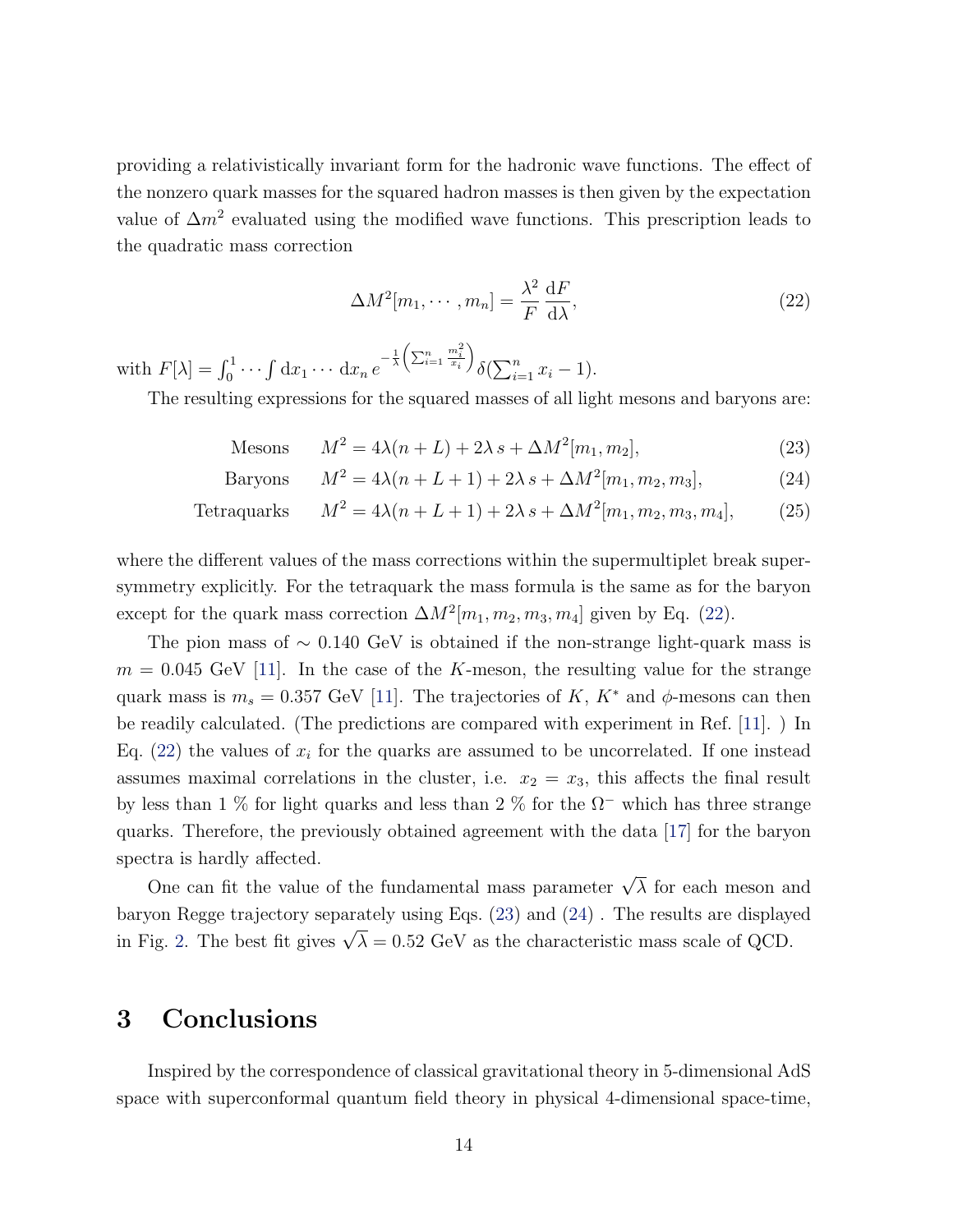

<span id="page-14-0"></span>Figure 2: Best fit for the value of the hadronic scale  $\sqrt{\lambda}$  for the different Regge trajectories for baryons (squares) and mesons (triangles) including all radial and orbital excitations using for baryons (squares) and mesons (triangles) including all radial and orbital excitations using<br>Eqs. [\(23\)](#page-13-2) and [\(24\)](#page-13-2). The dotted line is the average value  $\sqrt{\lambda} = 0.523$  GeV; it has the standard deviation  $\sigma = 0.024$  GeV. For the baryon sample alone the values are  $0.509 \pm 0.015$  GeV and for the mesons  $0.524 \pm 0.023$  GeV.

as originally proposed by Maldacena, we have arrived at a novel holographic application of supersymmetric quantum mechanics to light-front quantized Hamiltonian theory in physical space-time. The resulting superconformal algebra, which is the basis of our semiclassical theory, not only determines the breaking of the maximal symmetry of the dual gravitational theory, but it also provides the form of the frame-independent colorconfining light-front potential in the semiclassical theory.

Remarkably, supersymmetric quantum mechanics together with light-front holography account for principal features of hadron physics, such as the approximatively linear Regge trajectories (including the daughter trajectories) with nearly equal slopes for all mesons and baryons in both  $L$  and  $n$ . One finds remarkable supersymmetric aspects of hadron physics, connecting the masses of mesons and their superpartner baryons which are related by  $L_M = L_B + 1$ . The predicted spectroscopy for the meson and baryon superpartners agree with the data up to an average absolute deviation of about [10](#page-0-0)  $\%$  <sup>10</sup>. The agreement with experiment is generally better for the trajectories with total (clus-

<sup>&</sup>lt;sup>10</sup>See also Figs. 5.3 and 5.4 in Ref. [\[11\]](#page-17-9), Figs. 2 and 3 in Ref. [\[18\]](#page-18-5), and Fig. 1 in Ref. [\[19\]](#page-18-6).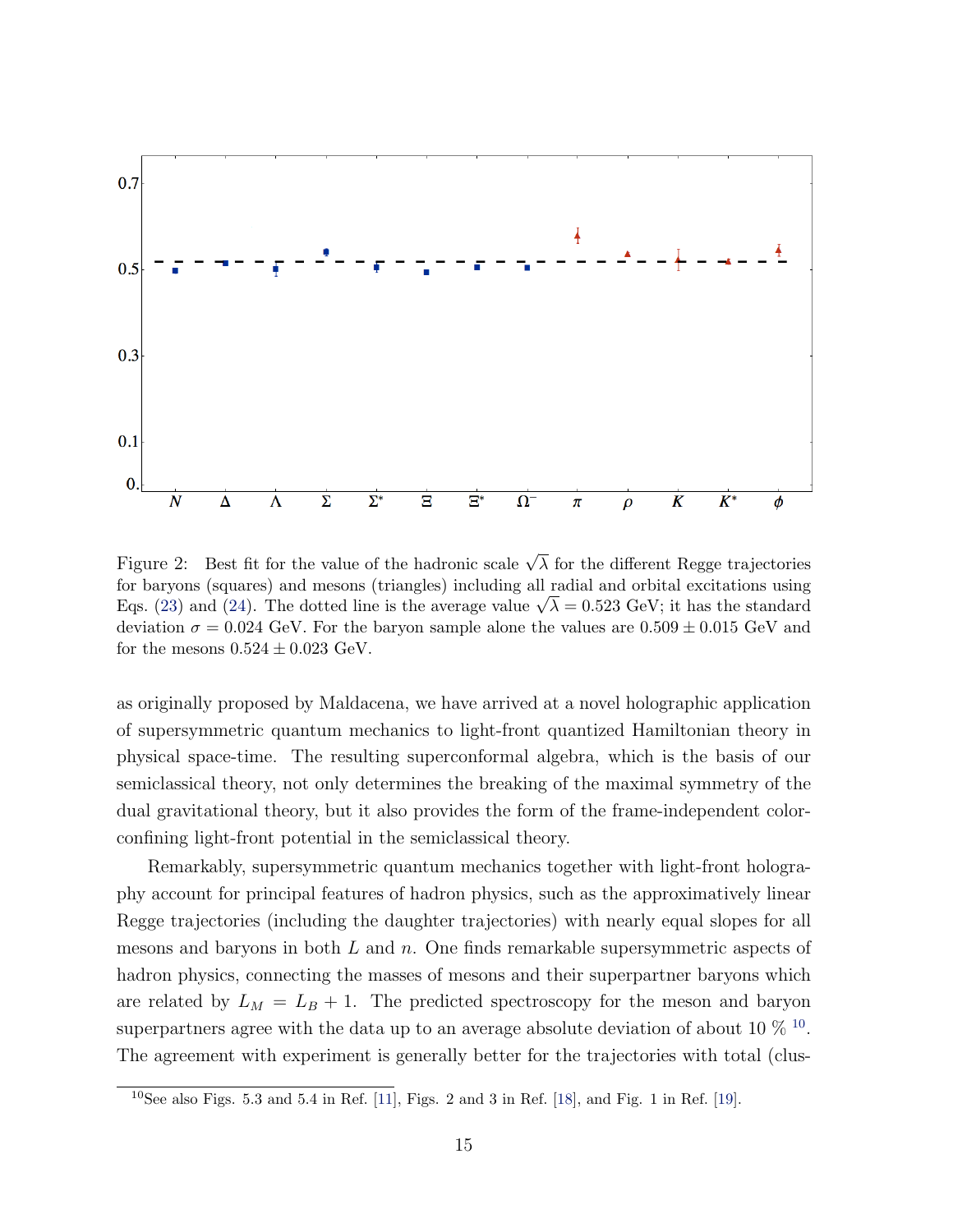ter) spin  $s = 1$ , such as the  $\rho - \Delta$  superpartner trajectory than for the trajectories with  $s = 0$ , the  $\pi - N$  trajectories. Features expected from spontaneous chiral symmetry breaking are obtained, such as the masslessness of the pion in the massless quark limit. The structure of the superconformal algebra also implies that the pion has no supersymmetric partner. The meson-baryon supersymmetry survives, even if the heavy quark masses strongly break the conformal symmetry [\[19\]](#page-18-6). In a subsequent publication we shall discuss the full supersymmetric quadruplets of heavy hadrons and especially exploit the fact that the boson and fermion potentials for heavy quarks can be derived from an a priori unknown but common supersymmetric potential. The diquark structure of heavy tetraquarks can be deduced from Table [1](#page-12-1) by replacing a strange quark by a heavy one.

The structure of the hadronic mass generation obtained from the supersymmetric Hamiltonian  $G<sub>S</sub>$ , Eq. [\(17\)](#page-9-1), provides a frame-independent decomposition of the quadratic masses for all four members of the supersymmetric multiplet. In the massless quark limit:

\n contribution from 2-dim\n

\n\n distribution from AdS and\n

\n\n
$$
M_H^2 / \lambda = \underbrace{(2n + L_H + 1)}_{\text{kinetic}} + \underbrace{(2n + L_H + 1)}_{\text{potential}} + \underbrace{(2n + L_H + 1)}_{\text{potential}} + \underbrace{(2L_H + s) + 2\chi}_{\text{2}}.
$$
\n

\n\n (26)\n

Here *n* is the radial excitation number and  $L_H$  the LF angular momentum of the hadron wave function; s is the total spin of the meson and the cluster respectively,  $\chi = -1$  for the meson and for the negative-chirality component of the baryon (the upper components in the susy-doublet) and  $\chi = +1$  for the positive-chirality component of baryon and for the tetraquark (the lower components). The contributions to the hadron masses squared from the light-front potential  $\lambda^2 \zeta^2$  and the light-front kinetic energy in the LF Hamiltonian, are identical because of the virial theorem.

We emphasize that the supersymmetric features of hadron physics derived here from superconformal quantum mechanics refers to the symmetry properties of the boundstate wave functions of hadrons and not to quantum fields; there is therefore no need to introduce new supersymmetric fields or particles such as squarks or gluinos.

We have argued that tetraquarks –which are degenerate with the baryons with the same (leading) orbital angular momentum– are required to complete the supermultiplets predicted by the superconformal algebra. The tetraquarks are the bound states of the same confined color-triplet diquarks and anti-diquarks which account for baryon spectroscopy.

The light-front cluster decomposition  $[33, 34]$  $[33, 34]$  $[33, 34]$  for a bound state of N constituents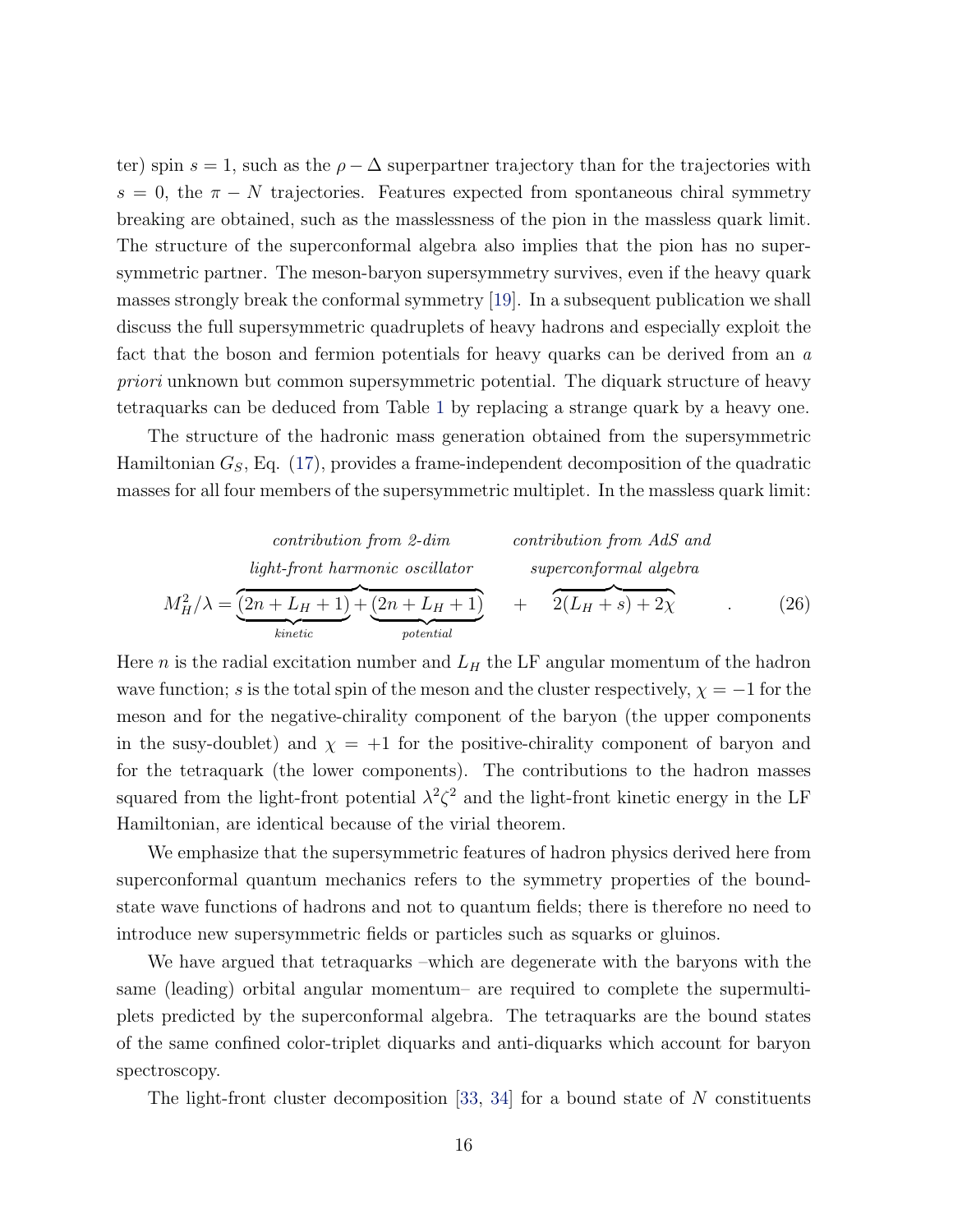$-$ as an "active" constituent interacting with the remaining cluster of  $N-1$  constituents– also has implications for the holographic description of form factors. As a result, the form factor is written as the product of a two-body form factor multiplied by the form factor of the  $N-1$  cluster evaluated at its characteristic scale. The form factor of the  $N-1$  cluster is then expressed recursively in terms of the form factor of the  $N-2$  cluster, and so forth, until the overall form factor is expressed as the  $N-1$  product of two-body form factors evaluated at different characteristic scales. This cluster decomposition is in complete agreement with the QCD twist assignment which leads to counting-rule scaling laws [\[35,](#page-19-12) [36\]](#page-20-0). This solves a previous problem with the twist assignment for the nucleon [\[11\]](#page-17-9): The ground state solution to the Hamiltonian [\(13\)](#page-6-0) for the nucleon corresponds to twist 2: the nucleon is effectively described by the wave function of a quark-diquark cluster. At short distances, however, all of the constituents in the proton are resolved, and therefore the falloff of the form factor at high  $Q<sup>2</sup>$  is governed by the total number of constituents; *i.e.*, it is twist  $3<sup>11</sup>$  $3<sup>11</sup>$  $3<sup>11</sup>$ . Also the twist assignment for the  $\Delta$  (and total quark spin- $\frac{3}{2}$  nucleons) deviates from the assignment introduced in our previous papers [\[10,](#page-17-8) [11,](#page-17-9) [17,](#page-18-4) [18\]](#page-18-5); the approach chosen here, dictated by supersymmetry, does not require the introduction of half-integer twist.

The emerging confinement mass scale  $\sqrt{\lambda}$  serves as the fundamental mass scale of QCD; it is directly related to physical observables such as hadron masses and radii; in addition, as discussed in Ref. [\[38\]](#page-20-1), it can be related to the scheme-dependent perturbative QCD scales, such as the QCD renormalization parameter  $\Lambda_s.$ 

## Acknowledgments

We thank Alexandre Deur for valuable discussions.

# <span id="page-16-0"></span>References

[1] A. M. Jaffe and E. Witten, Quantum Yang-Mills theory, <http://www.claymath.org/sites/default/files/yangmills.pdf>.

 $11$ A brief discussion of the LF cluster decomposition of form factors was given in Ref. [\[37\]](#page-20-2) and a will be discussed in more detail elsewhere.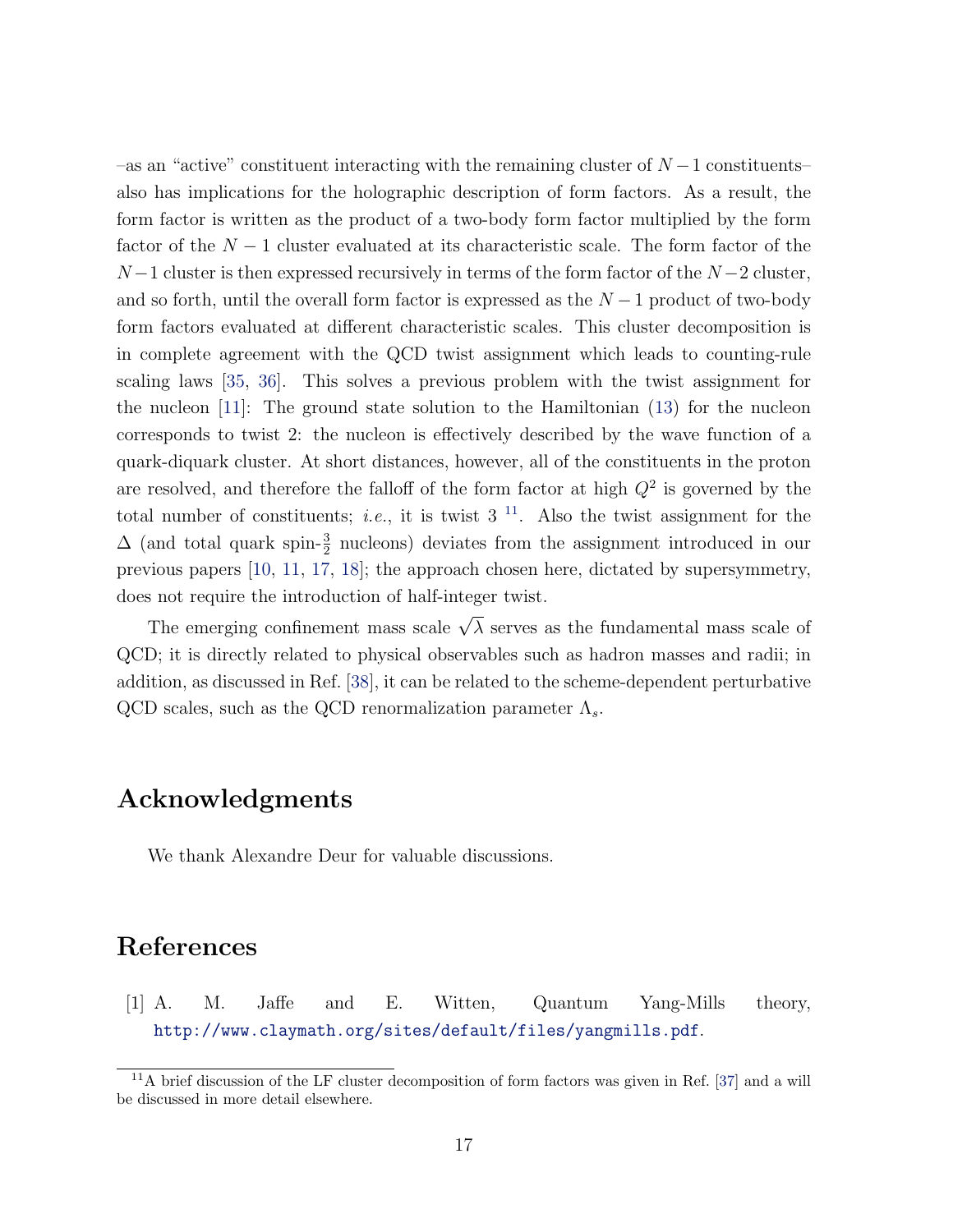- <span id="page-17-0"></span>[2] For a recent review see, N. Brambilla et al., QCD and strongly coupled gauge theories: Challenges and perspectives, [Eur. Phys. J. C](http://link.springer.com/article/10.1140%2Fepjc%2Fs10052-014-2981-5) 74, 2981 (2014) [[arXiv:1404.3723 \[hep-ph\]](http://arxiv.org/abs/1404.3723)].
- <span id="page-17-1"></span>[3] V. Gribov, QCD at large and short distances (annotated version), [Eur. Phys. J. C](http://link.springer.com/article/10.1007%2Fs100529900051) 10[, 71 \(1999\)](http://link.springer.com/article/10.1007%2Fs100529900051) [[arXiv:hep-ph/9807224](http://arxiv.org/abs/hep-ph/9807224)].
- <span id="page-17-2"></span>[4] V. N. Gribov, The theory of quark confinement, [Eur. Phys. J. C](http://link.springer.com/article/10.1007%2Fs100529900052) 10, 91 (1999) [\[arXiv:hep-ph/9902279\]](http://arxiv.org/abs/hep-ph/9902279).
- <span id="page-17-3"></span>[5] Y. L. Dokshitzer and D. E. Kharzeev, The Gribov conception of quantum chromodynamics, [Ann. Rev. Nucl. Part. Sci.](http://www.annualreviews.org/doi/abs/10.1146/annurev.nucl.54.070103.181224) 54, 487 (2004) [[arXiv:hep-ph/0404216](http://arxiv.org/abs/hep-ph/0404216)].
- <span id="page-17-4"></span>[6] J. M. Maldacena, "The large-N limit of superconformal field theories and supergravity," [Int. J. Theor. Phys.](http://www.springerlink.com/content/q508214382421612/) 38, 1113 (1999) [[arXiv:hep-th/9711200](http://arXiv.org/abs/hep-th/9711200)].
- <span id="page-17-5"></span>[7] For a recent review see, M. Ammon and J. Erdmenger, Gauge/gravity duality: Foundations and applications, Cambridge University Press (Cambridge (2015)).
- <span id="page-17-6"></span>[8] Historically light-front holographic methods were introduced by matching the electromagnetic form factor in AdS space with the corresponding light-front expression in physical space-time. See: S. J. Brodsky and G. F. de Teramond, Hadronic spectra and light-front wave functions in holographic QCD, [Phys. Rev. Lett.](http://prl.aps.org/abstract/PRL/v96/i20/e201601) 96, 201601 [\(2006\)](http://prl.aps.org/abstract/PRL/v96/i20/e201601) [[arXiv:hep-ph/0602252](http://arXiv.org/abs/hep-ph/0602252)].
- <span id="page-17-7"></span>[9] G. F. de Teramond and S. J. Brodsky, Light-front holography: A first approximation to QCD, [Phys. Rev. Lett.](http://prl.aps.org/abstract/PRL/v102/i8/e081601) 102, 081601 (2009) [[arXiv:0809.4899 \[hep-ph\]](http://arXiv.org/abs/0809.4899)].
- <span id="page-17-8"></span>[10] G. F. de Teramond, H. G. Dosch and S. J. Brodsky, Kinematical and dynamical aspects of higher-spin bound-state equations in holographic QCD, [Phys. Rev. D](http://prd.aps.org/abstract/PRD/v87/i7/e075005) 87, [075005 \(2013\)](http://prd.aps.org/abstract/PRD/v87/i7/e075005) [[arXiv:1301.1651 \[hep-ph\]](http://arxiv.org/abs/arXiv:1301.1651)].
- <span id="page-17-9"></span>[11] For a recent review of the light-front holographic approach to hadronic physics see: S. J. Brodsky, G. F. de Teramond, H. G. Dosch and J. Erlich, Lightfront holographic QCD and emerging confinement, [Phys. Rept.](http://www.sciencedirect.com/science/article/pii/S0370157315002306) 584, 1 (2015) [[arXiv:1407.8131 \[hep-ph\]](http://arxiv.org/abs/1407.8131)].
- <span id="page-17-10"></span>[12] For a review of meson and baryon potentials in the framework of the gauge/gravity duality and their relation with the Wilson loop confinement criteria see: F. Jugeau,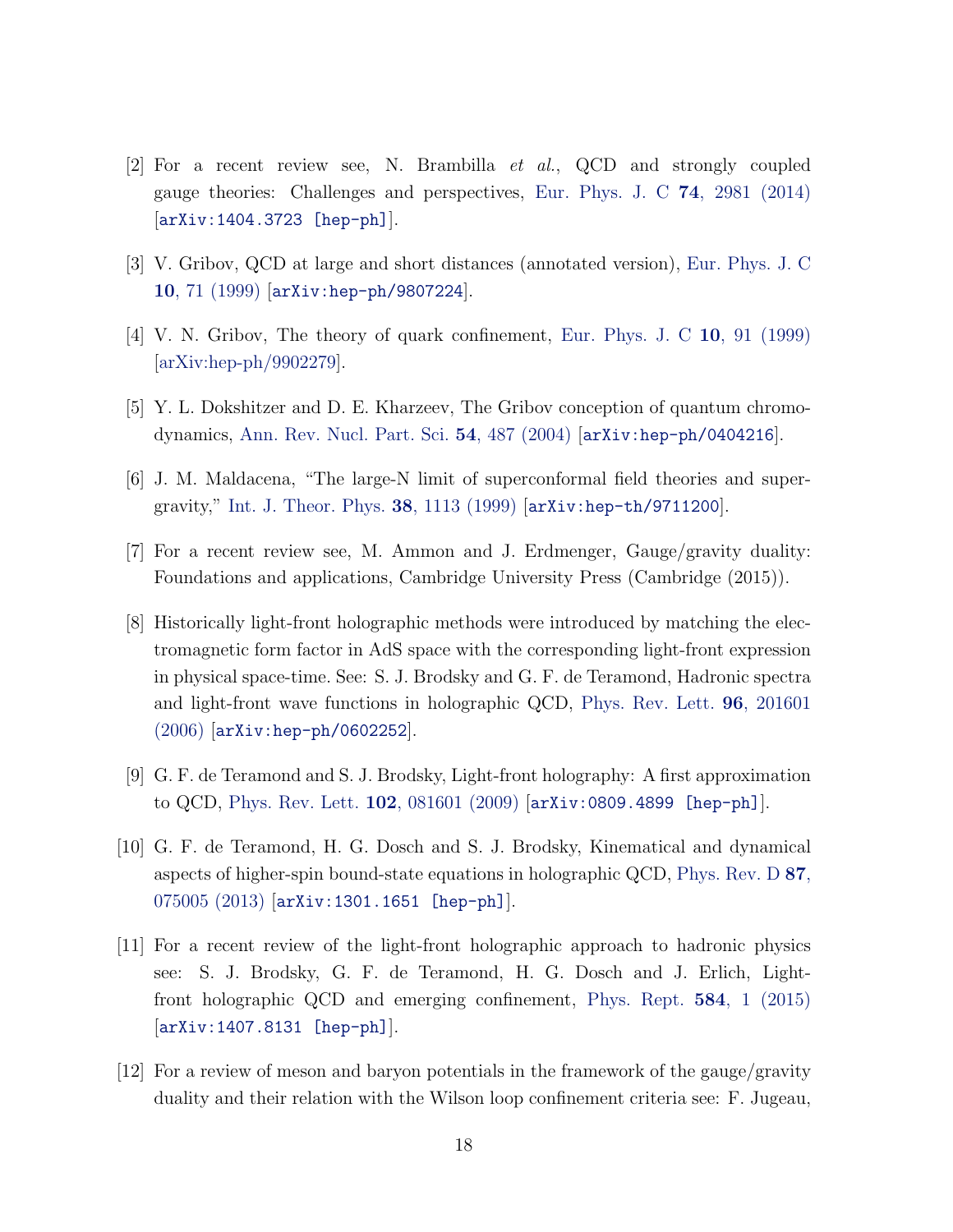Hadron potentials with the gauge/string correspondence, [Annals Phys.](http://www.sciencedirect.com/science/article/pii/S0003491610000369) 325, 1739 [\(2010\)](http://www.sciencedirect.com/science/article/pii/S0003491610000369) [[arXiv:0812.4903 \[hep-ph\]](https://arxiv.org/abs/0812.4903)].

- <span id="page-18-0"></span>[13] P. A. M. Dirac, Forms of relativistic dynamics, [Rev. Mod. Phys.](http://rmp.aps.org/abstract/RMP/v21/i3/p392_1) 21, 392 (1949).
- <span id="page-18-1"></span>[14] For a review of light-front physics see: S. J. Brodsky, H. C. Pauli and S. S. Pinsky, Quantum chromodynamics and other field theories on the light cone, [Phys. Rept.](http://www.sciencedirect.com/science/article/pii/S0370157397000896) 301[, 299 \(1998\)](http://www.sciencedirect.com/science/article/pii/S0370157397000896) [[arXiv:hep-ph/9705477](http://arXiv.org/abs/hep-ph/9705477)].
- <span id="page-18-2"></span>[15] E. Klempt and J. M. Richard, Baryon spectroscopy, [Rev. Mod. Phys.](http://rmp.aps.org/abstract/RMP/v82/i2/p1095_1) 82, 1095 [\(2010\)](http://rmp.aps.org/abstract/RMP/v82/i2/p1095_1) [[arXiv:0901.205 \[hep-ph\]](http://arXiv.org/abs/0901.2055)].
- <span id="page-18-3"></span>[16] S. J. Brodsky, G. F. de Teramond and H. G. Dosch, Threefold complementary approach to holographic QCD, [Phys. Lett. B](http://www.sciencedirect.com/science/article/pii/S0370269313010198) 729, 3 (2014) [[arXiv:1302.4105](http://arxiv.org/abs/arXiv:1302.4105) [\[hep-th\]](http://arxiv.org/abs/arXiv:1302.4105)].
- <span id="page-18-4"></span>[17] G. F. de Teramond, H. G. Dosch and S. J. Brodsky, Baryon spectrum from superconformal quantum mechanics and its light-front holographic embedding, [Phys.](http://journals.aps.org/prd/abstract/17.1103/PhysRevD.91.045040) Rev. D 91[, 045040 \(2015\)](http://journals.aps.org/prd/abstract/17.1103/PhysRevD.91.045040) [[arXiv:1411.5243 \[hep-ph\]](http://arxiv.org/abs/arXiv:1411.5243)].
- <span id="page-18-5"></span>[18] H. G. Dosch, G. F. de Teramond and S. J. Brodsky, Superconformal baryonmeson symmetry and light-front holographic QCD, Phys. Rev. D 91[, 085016 \(2015\)](https://journals.aps.org/prd/abstract/17.1103/PhysRevD.91.085016) [[arXiv:1501.00959 \[hep-th\]](http://arxiv.org/abs/1501.00959)].
- <span id="page-18-6"></span>[19] H. G. Dosch, G. F. de Teramond and S. J. Brodsky, Supersymmetry across the light and heavy-light hadronic spectrum, Phys. Rev. D 92[, 074010 \(2015\)](http://journals.aps.org/prd/abstract/10.1103/PhysRevD.92.074010) [[arXiv:1504.05112 \[hep-ph\]](http://arxiv.org/abs/1504.05112)].
- <span id="page-18-7"></span>[20] Hadronic supersymmetry was introduced by Miyazawa. See, H. Miyazawa, Baryon number changing currents, [Prog. Theor. Phys.](http://ptp.oxfordjournals.org/content/36/6/1266) 36, 1266 (1966).
- <span id="page-18-8"></span>[21] S. Catto and F. Gursey, Algebraic treatment of effective supersymmetry, [Nuovo](http://link.springer.com/article/10.1007%2FBF02902548) Cim. A 86[, 201 \(1985\).](http://link.springer.com/article/10.1007%2FBF02902548)
- <span id="page-18-9"></span>[22] D. B. Lichtenberg, Whither hadron supersymmetry?, International Conference Orbis Scientiae 1999: Quantum Gravity, Generalized Theory of Gravitation and Superstring Theory Based Unification, [arXiv:hep-ph/9912280](http://arxiv.org/abs/hep-ph/9912280); D. B. Lichtenberg, R. Roncaglia and E. Predazzi, Predicting exotic hadron masses from supersymmetry and a quark-diquark model, J. Phys. G 23[, 865 \(1997\).](http://iopscience.iop.org/article/10.1088/0954-3899/23/8/001/meta;jsessionid=324723EBDD480652FBA6E20B02B03D72.c1.iopscience.cld.iop.org)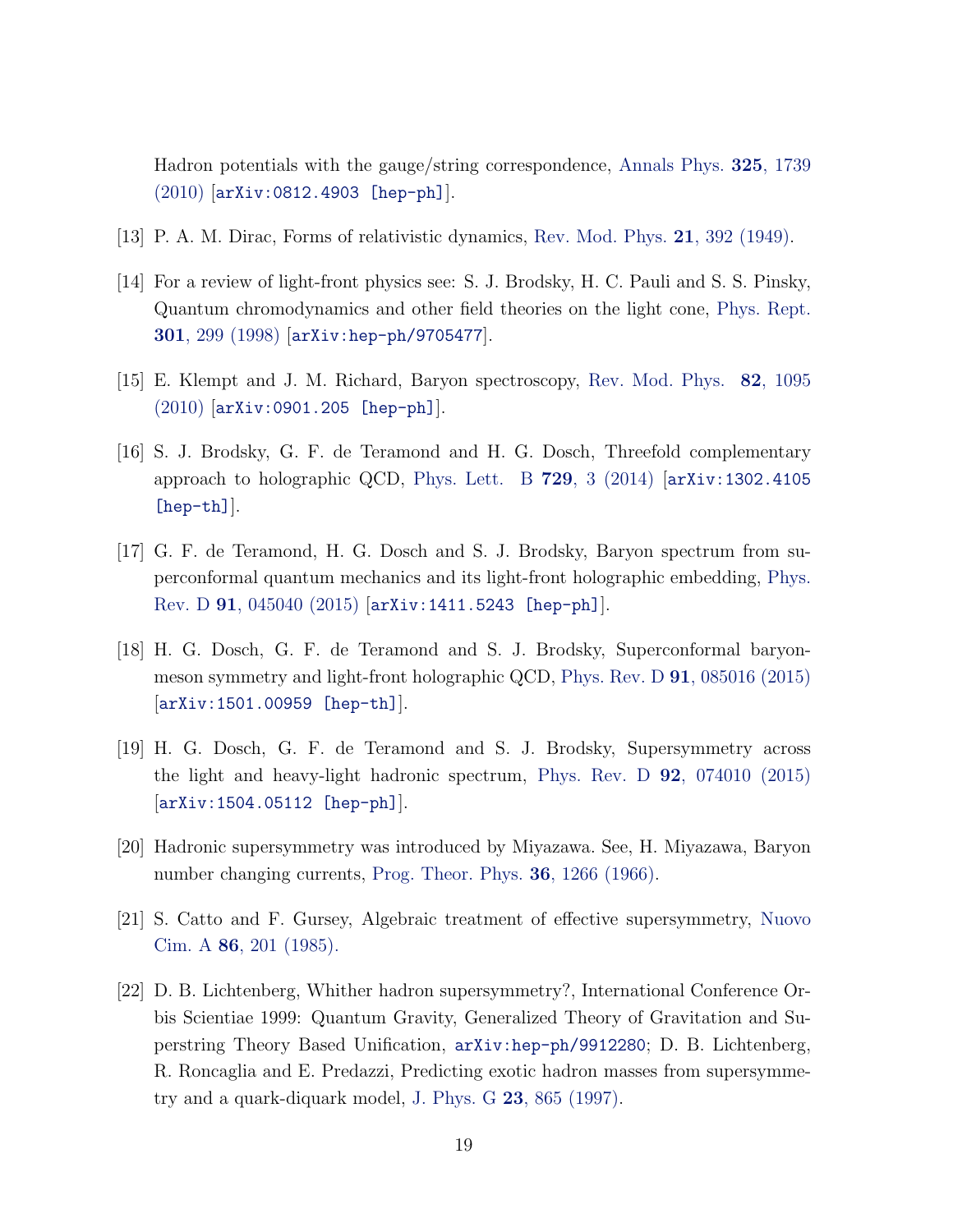- <span id="page-19-0"></span>[23] L. Y. Glozman and A. V. Nefediev, Chiral symmetry and the string description of excited hadrons, Phys. Rev. D **76**[, 096004 \(2007\)](http://journals.aps.org/prd/abstract/10.1103/PhysRevD.76.096004)  $[\text{arXiv:0704.2673}$   $[\text{hep-ph}]]$ .
- <span id="page-19-1"></span>[24] M. Shifman and A. Vainshtein, Highly excited mesons, linear Regge trajectories and the pattern of the chiral symmetry realization, Phys. Rev. D 77[, 034002 \(2008\)](http://journals.aps.org/prd/abstract/10.1103/PhysRevD.77.034002) [[arXiv:0710.0863 \[hep-ph\]](https://arxiv.org/abs/0710.0863)].
- <span id="page-19-2"></span>[25] G. Veneziano, Construction of a crossing-symmetric, Regge-behaved amplitude for linearly rising trajectories, [Nuovo Cim. A](http://link.springer.com/article/10.1007%2FBF02824451) 57, 190 (1968).
- <span id="page-19-3"></span>[26] S. Fubini and E. Rabinovici, Superconformal quantum mechanics, [Nucl. Phys. B](http://www.sciencedirect.com/science/article/pii/055032138490422X) 245[, 17 \(1984\).](http://www.sciencedirect.com/science/article/pii/055032138490422X)
- <span id="page-19-4"></span>[27] R. Haag, J. T. Lopuszanski and M. Sohnius, All possible generators of supersymmetries of the S-matrix, [Nucl. Phys. B](http://www.sciencedirect.com/science/article/pii/0550321375902795) 88, 257 (1975).
- <span id="page-19-5"></span>[28] V. de Alfaro, S. Fubini and G. Furlan, Conformal invariance in quantum mechanics, [Nuovo Cim. A](http://link.springer.com/article/10.1007%2FBF02785666) 34, 569 (1976).
- <span id="page-19-6"></span>[29] E. Witten, Dynamical breaking of supersymmetry, [Nucl. Phys. B](http://www.sciencedirect.com/science/article/pii/0550321381900067) 188, 513 (1981).
- <span id="page-19-7"></span>[30] Z. Abidin and C. E. Carlson, Nucleon electromagnetic and gravitational form factors from holography, Phys. Rev. D 79[, 115003 \(2009\)](http://prd.aps.org/abstract/PRD/v79/i11/e115003) [[arXiv:0903.4818 \[hep-ph\]](http://arXiv.org/abs/0903.4818)].
- <span id="page-19-8"></span>[31] S. J. Brodsky, J. R. Ellis and M. Karliner, Chiral symmetry and the spin of the proton, [Phys. Lett. B](http://www.sciencedirect.com/science/article/pii/0370269388915110) 206, 309 (1988).
- <span id="page-19-9"></span>[32] P. Breitenlohner and D. Z. Freedman, Stability in gauged extended supergravity, [Annals Phys.](http://www.sciencedirect.com/science/article/pii/0003491682901166) 144, 249 (1982).
- <span id="page-19-10"></span>[33] S. J. Brodsky, C. R. Ji and G. P. Lepage, Quantum chromodynamic predictions for the deuteron form factor, [Phys. Rev. Lett.](http://journals.aps.org/prl/abstract/10.1103/PhysRevLett.51.83) 51, 83 (1983).
- <span id="page-19-11"></span>[34] S. J. Brodsky and C. R. Ji, Factorization property of the deuteron, [Phys. Rev. D](http://journals.aps.org/prd/abstract/10.1103/PhysRevD.33.2653) 33[, 2653 \(1986\).](http://journals.aps.org/prd/abstract/10.1103/PhysRevD.33.2653)
- <span id="page-19-12"></span>[35] S. J. Brodsky and G. R. Farrar, Scaling laws at large transverse momentum, [Phys.](http://prl.aps.org/abstract/PRL/v31/i18/p1153_1) Rev. Lett. 31[, 1153 \(1973\);](http://prl.aps.org/abstract/PRL/v31/i18/p1153_1) Scaling laws for large momentum transfer processes, [Phys. Rev. D](http://journals.aps.org/prd/abstract/10.1103/PhysRevD.11.1309) 11 (1975) 1309.